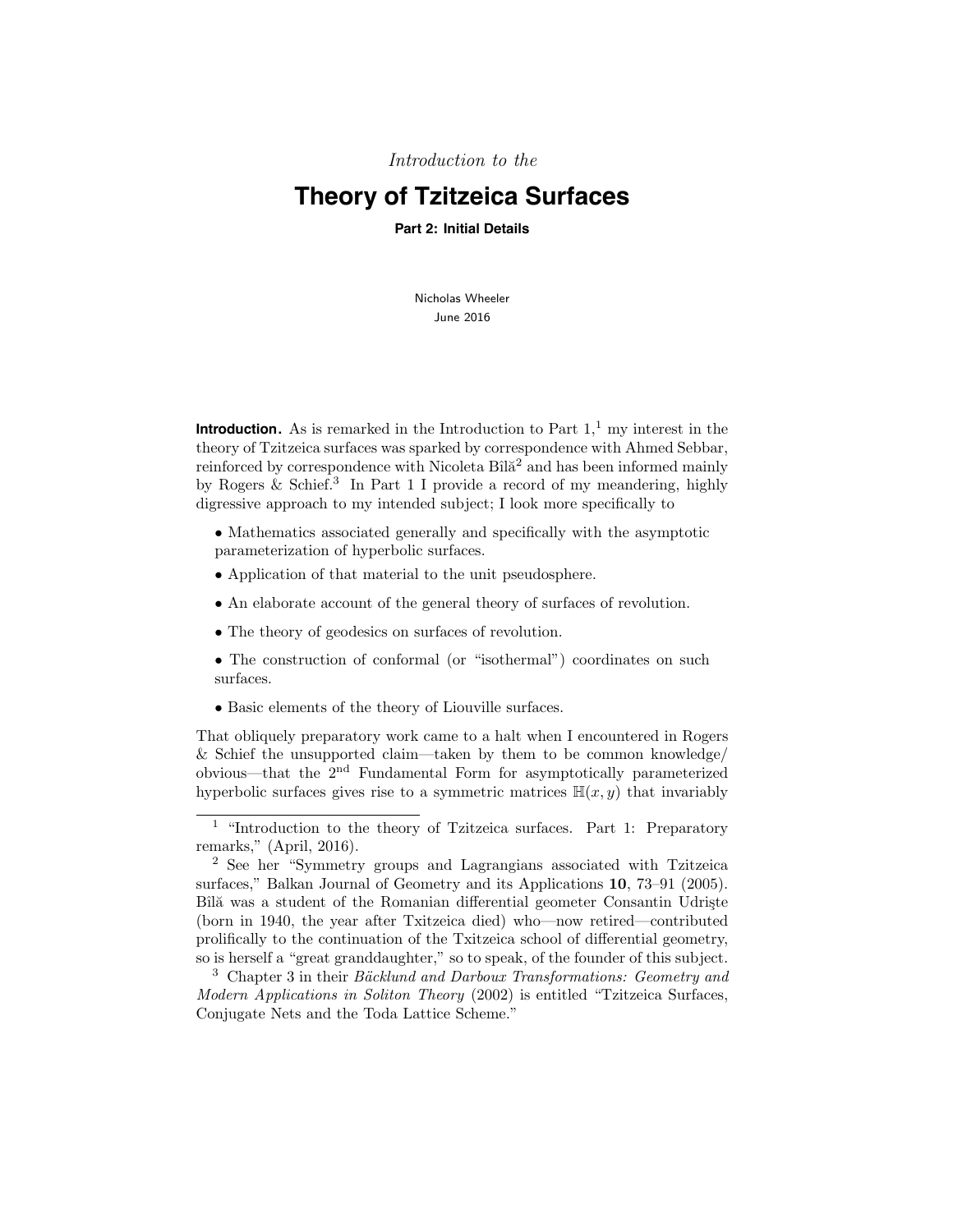have 0s on the diagonal; *i.e.*, which are invariably of the form

$$
\mathbb{H}(x,y) = \begin{pmatrix} 0 & f(x,y) \\ f(x,y) & 0 \end{pmatrix} \quad : \quad \{x,y\} \text{ asymptotic}
$$

It is three essays later,<sup>4</sup> with the validity of that claim now established, that I return here to the theory of Tzitzeica surfaces.

**General properties of asymptotically parameterized hyperbolic surfaces.** Let  $r(u, v)$  refer to an arbitrarily parameterized surface Σ. The Gauss equations<sup>5</sup> read

$$
\begin{aligned}\n\boldsymbol{r}_{uu} &= \Gamma_{11}^{1} \boldsymbol{r}_{u} + \Gamma_{11}^{2} \boldsymbol{r}_{v} + e \boldsymbol{N} \\
\boldsymbol{r}_{uv} &= \Gamma_{12}^{1} \boldsymbol{r}_{u} + \Gamma_{12}^{2} \boldsymbol{r}_{v} + f \boldsymbol{N} \\
\boldsymbol{r}_{vv} &= \Gamma_{22}^{1} \boldsymbol{r}_{u} + \Gamma_{22}^{2} \boldsymbol{r}_{v} + g \boldsymbol{N}\n\end{aligned}\n\tag{1}
$$

the Weingarten equations read

$$
\boldsymbol{N}_u = \frac{fF - eG}{EG - F^2} \boldsymbol{r}_u + \frac{eF - fE}{EG - F^2} \boldsymbol{r}_v
$$
\n
$$
\boldsymbol{N}_v = \frac{gF - fG}{EG - F^2} \boldsymbol{r}_u + \frac{fF - gE}{EG - F^2} \boldsymbol{r}_v
$$
\n(2)

and the Mainardi-Codazzi (consistency/integrability) equations read

$$
e_v - f_u = e\Gamma_{12}^1 + f(\Gamma_{12}^2 - \Gamma_{11}^1) - g\Gamma_{11}^2
$$
  
\n
$$
f_v - g_u = e\Gamma_{22}^1 + f(\Gamma_{22}^2 - \Gamma_{12}^1) - g\Gamma_{12}^2
$$
\n(3)

By way of specialization, assume  $\Sigma$  to be hyperbolic, and the parameterization to be asymptotic. Then <sup>6</sup>  $e = q = 0$  and we have

$$
\begin{aligned}\n\mathbf{r}_{xx} &= \Gamma_{11}^{1} \mathbf{r}_{x} + \Gamma_{11}^{2} \mathbf{r}_{y} \\
\mathbf{r}_{xy} &= \Gamma_{12}^{1} \mathbf{r}_{x} + \Gamma_{12}^{2} \mathbf{r}_{y} + f \mathbf{N} \\
\mathbf{r}_{yy} &= \Gamma_{22}^{1} \mathbf{r}_{x} + \Gamma_{22}^{2} \mathbf{r}_{y}\n\end{aligned} \tag{4}
$$

$$
\boldsymbol{N}_x = \frac{fF}{EG - F^2} \boldsymbol{r}_x + \frac{-fE}{EG - F^2} \boldsymbol{r}_y
$$
\n
$$
\boldsymbol{N}_y = \frac{-fG}{EG - F^2} \boldsymbol{r}_x + \frac{fF}{EG - F^2} \boldsymbol{r}_y
$$
\n(5)

$$
-f_x = f(\Gamma_{12}^2 - \Gamma_{11}^1) f_y = f(\Gamma_{22}^2 - \Gamma_{12}^1)
$$
 (6)

<sup>4</sup> "Biorthogonality—revisited, and a generalized spectral decomposition theorem," "Parameter transformations vs. basis transformations," "Asymptotic parameterization of the curvature matrix," all dated June, 2016.

<sup>5</sup> See "Differential geometry of some surfaces in 3-space," (December, 2015), pages 4–5.

 $\frac{6}{6}$  See the last of the essays<sup>4</sup> cited above.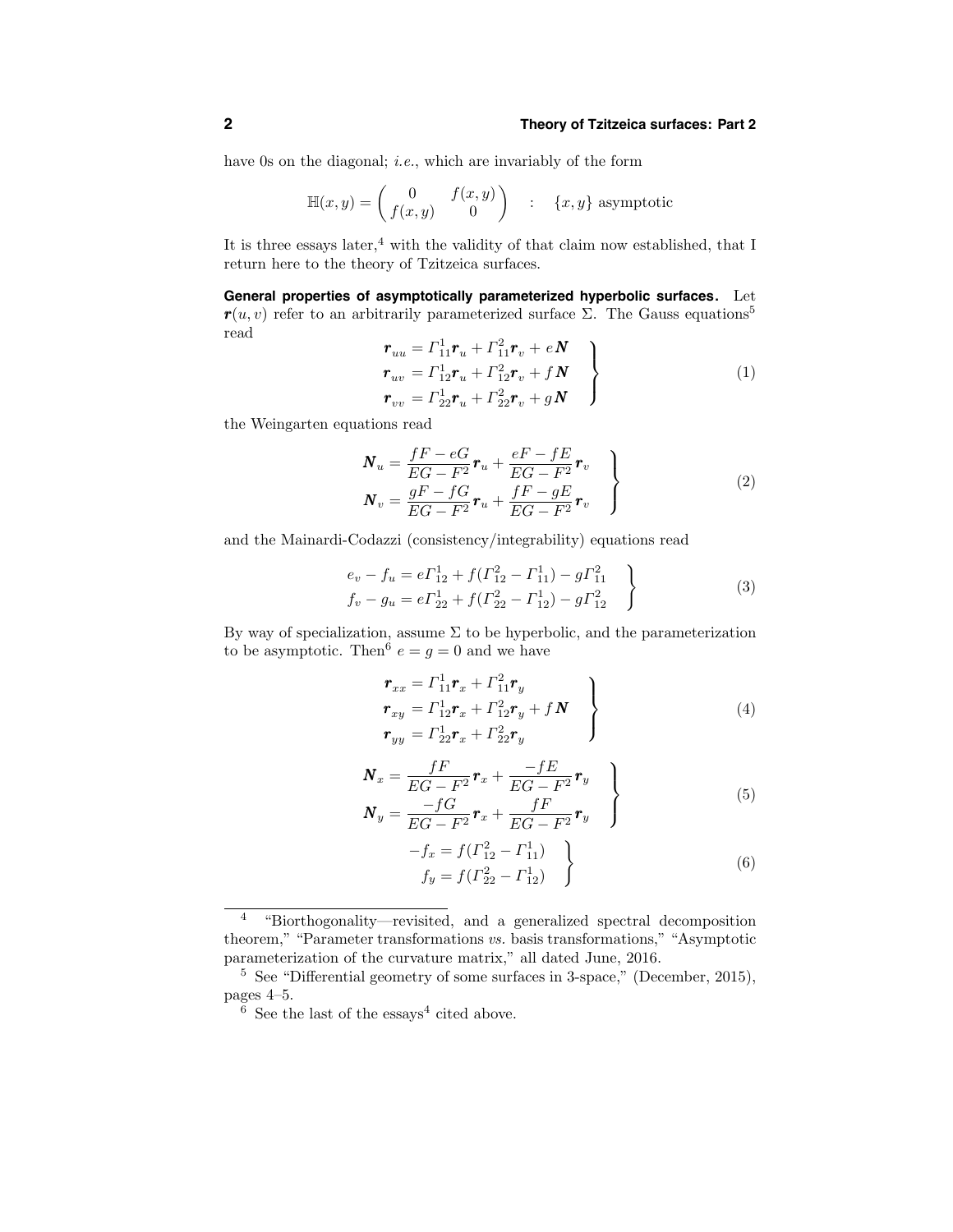# **General properties of asymptotically parameterized hyperbolic surfaces 3**

The Christoffel symbols  $\Gamma^i_{jk} = g^{im} \Gamma_{mjk} = \frac{1}{2} g^{im} (g_{mj,k} + g_{mk,j} - g_{jk,m}) = \Gamma^i_{kj}$  are assembled from the first derivatives and inverse of

$$
||g_{ij}|| = \begin{pmatrix} E & F \\ F & G \end{pmatrix}
$$

and can be described<sup>7</sup>

$$
\Gamma^{1}_{11} = g^{-1} \left\{ \begin{array}{c} \frac{1}{2}GE_x - FF_x + \frac{1}{2}FE_y \} \\ \Gamma^{2}_{11} = g^{-1} \left\{ -\frac{1}{2}FE_x + EF_x - \frac{1}{2}EE_y \right\} \\ \Gamma^{1}_{12} = \Gamma^{1}_{21} = g^{-1} \left\{ \begin{array}{c} \frac{1}{2}GE_y - \frac{1}{2}FG_x \end{array} \right\} \\ \Gamma^{2}_{12} = \Gamma^{2}_{21} = g^{-1} \left\{ -\frac{1}{2}FE_y + \frac{1}{2}EG_x \right\} \\ \Gamma^{1}_{22} = g^{-1} \left\{ -\frac{1}{2}FG_y + GF_y - \frac{1}{2}GG_x \right\} \\ \Gamma^{2}_{22} = g^{-1} \left\{ \begin{array}{c} \frac{1}{2}EG_y - FF_y + \frac{1}{2}FG_x \end{array} \right\} \end{array} \tag{7}
$$

It proves advantageous in the present context to work from a variant  $^8$  of the Mainardi-Codazzi equations (6) that results from the following argument: We have the identity

$$
f_x + f(\Gamma^2_{12} - \Gamma^1_{11}) = \sqrt{g} \left(\frac{f}{\sqrt{g}}\right)_x + \frac{1}{2} f g^{-1} g_x + f(\Gamma^2_{12} - \Gamma^1_{11})
$$

But

$$
\frac{1}{2}g^{-1}g_x + (\Gamma^2_{12} - \Gamma^1_{11})
$$
\n
$$
= g^{-1}\left\{\frac{1}{2}(EG_x + GE_x - 2FF_x) + \left(\frac{1}{2}EG_x - \frac{1}{2}GE_x + FF_x - FE_x\right)\right\}
$$
\n
$$
= g^{-1}\left\{-FE_y + EG_x\right\}
$$
\n
$$
= 2\Gamma^2_{12}
$$

and similarly  $\frac{1}{2}g^{-1}g_y - (\Gamma^2_{22} - \Gamma^1_{12}) = 2\Gamma^1_{12}$ . So equations (6) have become

$$
\left(\frac{f}{\sqrt{g}}\right)_x + 2\Gamma^2_{12}\frac{f}{\sqrt{g}} = 0
$$
\n
$$
\left(\frac{f}{\sqrt{g}}\right)_y + 2\Gamma^1_{12}\frac{f}{\sqrt{g}} = 0
$$
\n(8)

But the Gaussian curvature is

$$
K = \frac{\det \mathbb{H}}{\det \mathbb{G}} = \frac{-f^2}{g} = -\left(\frac{f}{\sqrt{g}}\right)^2 \equiv -\frac{1}{\rho^2}
$$

so (8) can be written

$$
\left[\log\left(\sqrt{-K}\,\right)\right]_x + 2\Gamma^2_{12} = 0
$$
  

$$
\left[\log\left(\sqrt{-K}\,\right)\right]_y + 2\Gamma^1_{12} = 0
$$

<sup>7</sup> See page 12 in the first of the essays cited on the preceding page.

 $8 \text{ See equations } (1.14) \text{ and } (3.3) \text{ in Rogers } \& \text{ Schief.}$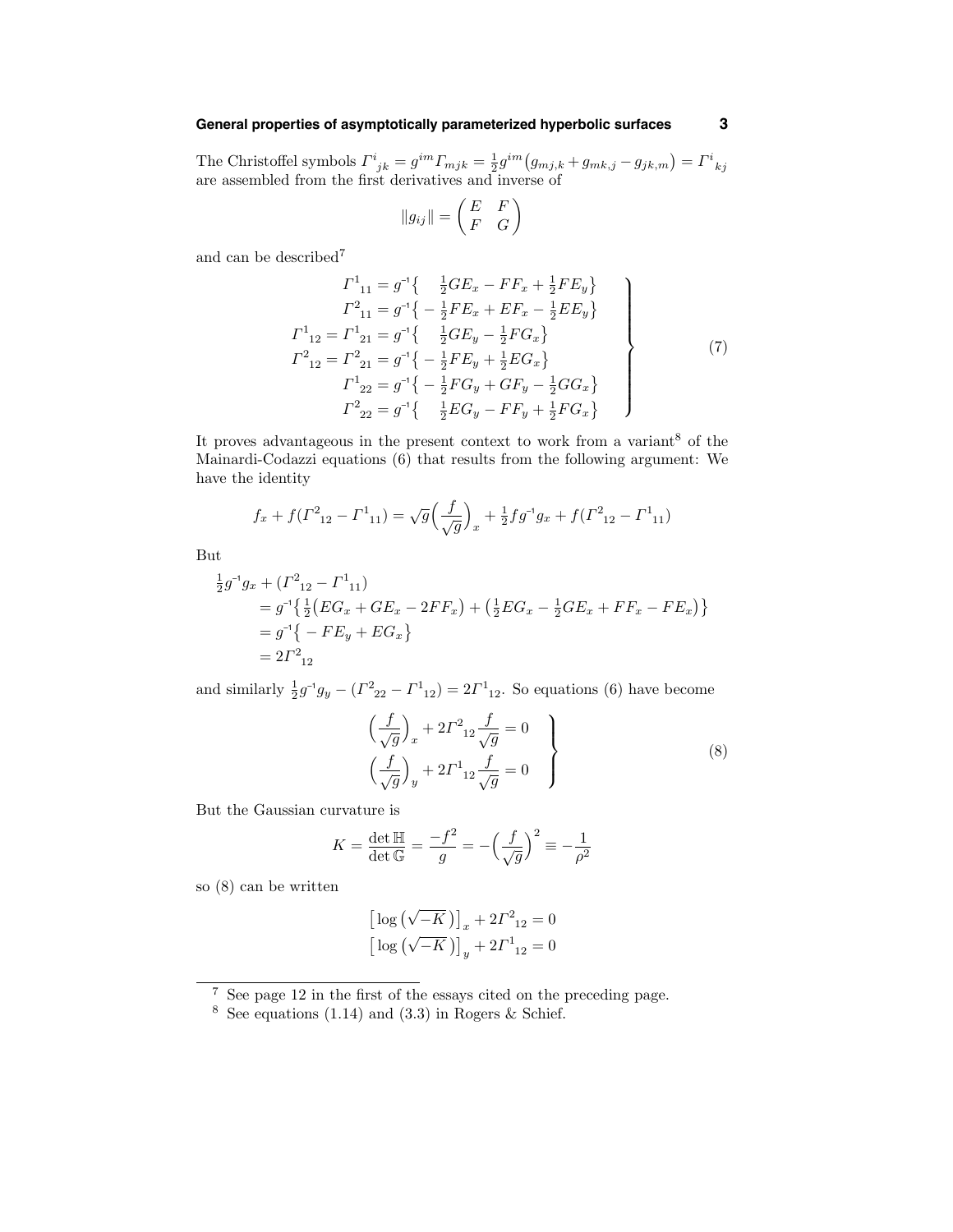or finally

$$
\begin{aligned}\n\Gamma^{1}_{12} &= -\frac{1}{4} \left[ \log \left( -K \right) \right]_{y} \\
\Gamma^{2}_{12} &= -\frac{1}{4} \left[ \log \left( -K \right) \right]_{x}\n\end{aligned}
$$
\n
$$
(9)
$$

These equations are quite general, in the sense that they pertain to *every* asymptotically parameterized hyperbolic surface.

The unit vector  $N$  that enters into the construction of the  $2<sup>nd</sup>$  Fundamental Form stands normal to  $\Sigma$  at the point r, and normal therefore to the plane  $\Pi$ (spanned by  $\{\boldsymbol{r}_u, \boldsymbol{r}_v\}$ ) that is tangent to  $\Sigma$  at  $\boldsymbol{r}$ . The dot product

$$
d = \mathbf{N} \cdot \mathbf{r} \tag{10.1}
$$

admits therefore of interpretation as the normal (or shortest) distance from the origin to Π. Generally, d is  $\{u, v\}$ -dependent, because r and N are.<sup>9</sup> One has

$$
d_u = \mathbf{N}_u \cdot \mathbf{r} + \mathbf{N} \cdot \mathbf{r}_u = \mathbf{N}_u \cdot \mathbf{r}
$$
 (10.2)

$$
d_v = \mathbf{N}_v \cdot \mathbf{r} + \mathbf{N} \cdot \mathbf{r}_v = \mathbf{N}_v \cdot \mathbf{r}
$$
 (10.3)

by  $N \perp r_{u,v}$ . Equations (10) quantify the projections of r onto the linearly independent (but generally non-orthogonal) vectors  $(N, N_u, N_v)$ .

At this point, Rogers & Schief assert (their page 90) that "use of the Weingarten equations yields

$$
\boldsymbol{r} = -(d_y/f)\boldsymbol{r}_x - (d_x/f)\boldsymbol{r}_y + d\boldsymbol{N} \tag{11}
$$

I indicate now how that result can be obtained. Since  $\{N_x, N_y\}$  (ditto  $\{r_x, r_y\}$ ) are generally non-orthogonal we are obliged to make use of devices borrowed from the theory of biorthogonality,<sup>10</sup> which supplies

$$
\boldsymbol{r} = \boldsymbol{N}_x(\boldsymbol{X}{\boldsymbol{\cdot}}\boldsymbol{r}) + \boldsymbol{N}_y(\boldsymbol{Y}{\boldsymbol{\cdot}}\boldsymbol{r}) + \boldsymbol{n}(\boldsymbol{Z}{\boldsymbol{\cdot}}\boldsymbol{r})
$$

where  $\{X, Y, Z\}$  is the non-orthonormal "dual" of the non-orthonormal basis  ${\bf \{N}_x, N_y, n = r_x \times r_y\}$ . In constructing the elements of the dual basis we will make heavy use of the following elementary vector identities:

$$
(\mathbf{a} \times \mathbf{b}) \times \mathbf{a} = (\mathbf{a} \cdot \mathbf{a})\mathbf{b} - (\mathbf{a} \cdot \mathbf{b})\mathbf{a}
$$

$$
\mathbf{b} \times (\mathbf{a} \times \mathbf{b}) = (\mathbf{b} \cdot \mathbf{b})\mathbf{a} - (\mathbf{a} \cdot \mathbf{b})\mathbf{b}
$$

$$
[(\mathbf{a} \times \mathbf{b}) \times \mathbf{a}] \cdot \mathbf{b} = [\mathbf{b} \times (\mathbf{a} \times \mathbf{b})] \cdot \mathbf{a} = (\mathbf{a} \cdot \mathbf{a})(\mathbf{b} \cdot \mathbf{b}) - (\mathbf{a} \cdot \mathbf{b})^2 \ge 0
$$

$$
(\mathbf{a} \times \mathbf{b}) \cdot (\mathbf{a} \times \mathbf{b}) = (\mathbf{a} \cdot \mathbf{a})(\mathbf{b} \cdot \mathbf{b}) - (\mathbf{a} \cdot \mathbf{b})^2
$$

<sup>&</sup>lt;sup>9</sup> My notation is intended to indicate that the parameterization is arbitrary; it need not be asymptotic. It is, at the moment, not even required that  $\Sigma$  be hyperbolic. But in the next paragraph we reinstate the critical assumption that the parameterization is asymptotic.

<sup>10</sup> See "Biorthonality—Revisited," (June, 2016).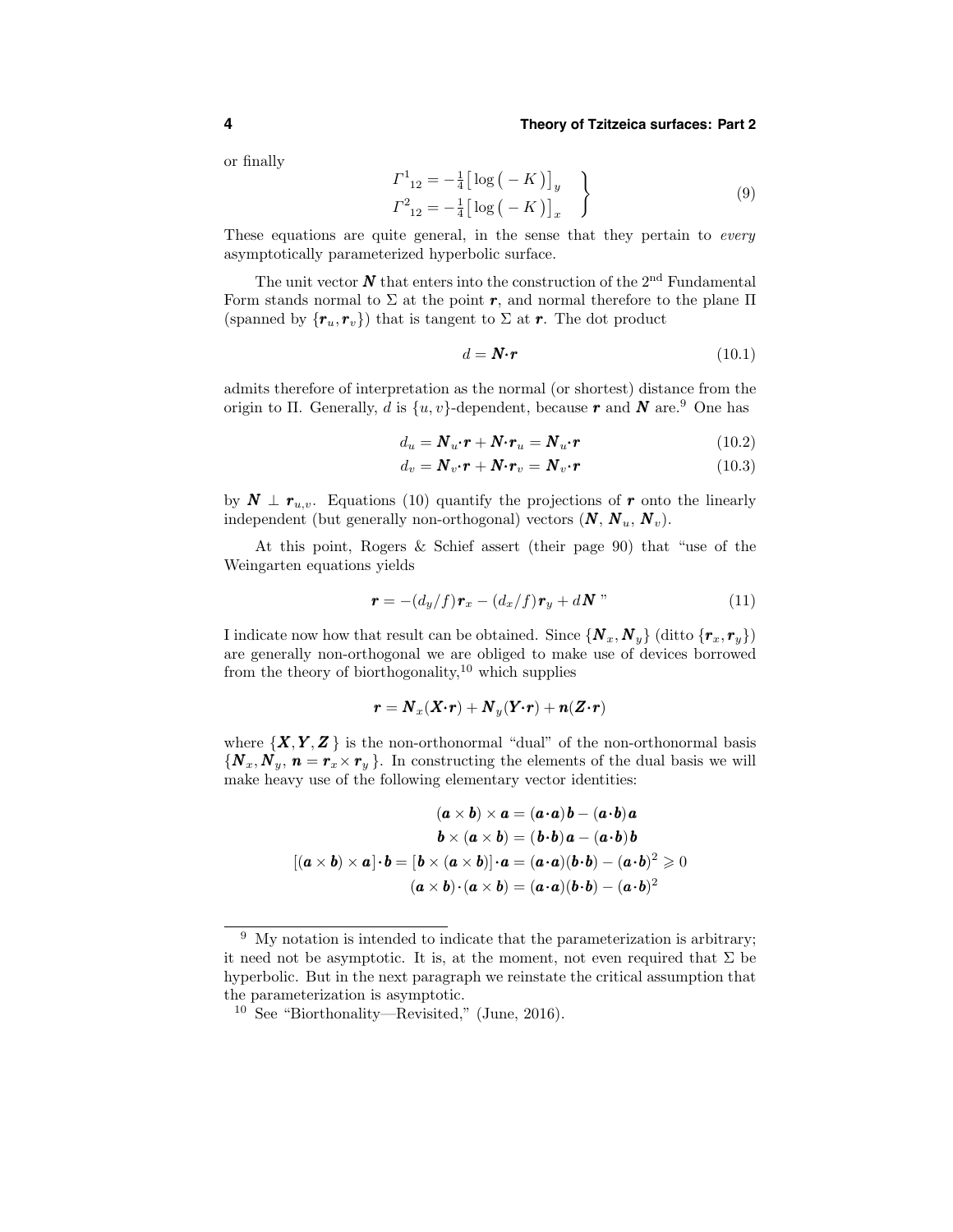# **General properties of asymptotically parameterized hyperbolic surfaces 5**

Look first to the construction of  $Z$ . We know from the Weingarten equations (5) that  $N_x$  and  $N_y$  lie in the tangent plane, so have  $n \perp \{N_x, N_y\}$ : n differs from its dual only by a factor. From

$$
\boldsymbol{n} \cdot \boldsymbol{n} = (\boldsymbol{r}_x \cdot \boldsymbol{r}_x)(\boldsymbol{r}_y \cdot \boldsymbol{r}_y) - (\boldsymbol{r}_x \cdot \boldsymbol{r}_y)^2 = EG - F^2 = \det \mathbb{G} \equiv g
$$

we achieve  $(\mathbf{Z} \cdot \mathbf{n}) = 1$  by setting

$$
\mathbf{Z} = g^{-1} \mathbf{n} \tag{12.1}
$$

What we have here established is that the unit vector  $N = g^{-\frac{1}{2}}n$  is its own dual. Look next to the construction of X. We have  $x \equiv n \times N_y \perp \{n, N_y\},\$ and drawing on (5) obtain

$$
\mathbf{x} = fg^{-1}(\mathbf{r}_x \times \mathbf{r}_y) \times (-G\mathbf{r}_x + F\mathbf{r}_y)
$$
  
\n
$$
= -fg^{-1}G[(\mathbf{r}_x \cdot \mathbf{r}_x)\mathbf{r}_y - (\mathbf{r}_x \cdot \mathbf{r}_y)\mathbf{r}_x] - fg^{-1}F[(\mathbf{r}_y \cdot \mathbf{r}_y)\mathbf{r}_x - (\mathbf{r}_x \cdot \mathbf{r}_y)\mathbf{r}_y]
$$
  
\n
$$
= -fg^{-1}G[Er_y - Fr_x] - fg^{-1}F[G\mathbf{r}_x - Fr_y]
$$
  
\n
$$
= -fg^{-1}(EG - F^2)\mathbf{r}_y
$$
  
\n
$$
= -f\mathbf{r}_y
$$

So

$$
(\boldsymbol{x} \cdot \boldsymbol{N}_x) = (-f\boldsymbol{r}_y) \cdot [f g^{-1}(F\boldsymbol{r}_x - E\boldsymbol{r}_y)] = -f^2 g^{-1}(FF - EG) = f^2
$$

and to achieve  $(\boldsymbol{X} \cdot \boldsymbol{N}_x) = 1$  must set

$$
\mathbf{X} = -f^{-1}\mathbf{r}_y \tag{12.2}
$$

A similar argument gives

$$
\boldsymbol{Y} = -f^{-1}\boldsymbol{r}_x \tag{12.3}
$$

So we have

$$
\boldsymbol{r} = \boldsymbol{N}_x(\boldsymbol{X}{\boldsymbol{\cdot}}\boldsymbol{r}) + \boldsymbol{N}_y(\boldsymbol{Y}{\boldsymbol{\cdot}}\boldsymbol{r}) + \boldsymbol{N}(\boldsymbol{N}{\boldsymbol{\cdot}}\boldsymbol{r})
$$

and its dual

$$
\mathbf{r} = \mathbf{X}(\mathbf{N}_x \cdot \mathbf{r}) + \mathbf{Y}(\mathbf{N}_y \cdot \mathbf{r}) + \mathbf{N}(\mathbf{N} \cdot \mathbf{r})
$$
  
= 
$$
-d_x f^{-1} \mathbf{r}_y - d_y f^{-1} \mathbf{r}_x + d\mathbf{N}
$$

which is precisely the result (11) asserted by Rogers & Schief.

Bringing to the Gauss equation

$$
\boldsymbol{r}_{xy} = \Gamma^1_{12}\boldsymbol{r}_x + \Gamma^2_{12}\boldsymbol{r}_y + f\boldsymbol{N} \tag{4}_2
$$

the descriptions of  $\Gamma^1_{12}$  and  $\Gamma^2_{12}$  provided at (9), we have

$$
\boldsymbol{r}_{xy}=-\tfrac{1}{4}\big[\log(-K)\big]_{y}\boldsymbol{r}_{x}-\tfrac{1}{4}\big[\log(-K)\big]_{x}\boldsymbol{r}_{y}+f\boldsymbol{N}
$$

But by (11)

$$
f\mathbf{N} = (f/d)\mathbf{r} + (d_x/d)\mathbf{r}_y + (d_y/d)\mathbf{r}_x
$$
  
=  $(f/d)\mathbf{r} + \frac{1}{4} \left[\log d^4\right]_y \mathbf{r}_x + \frac{1}{4} \left[\log d^4\right]_x \mathbf{r}_y$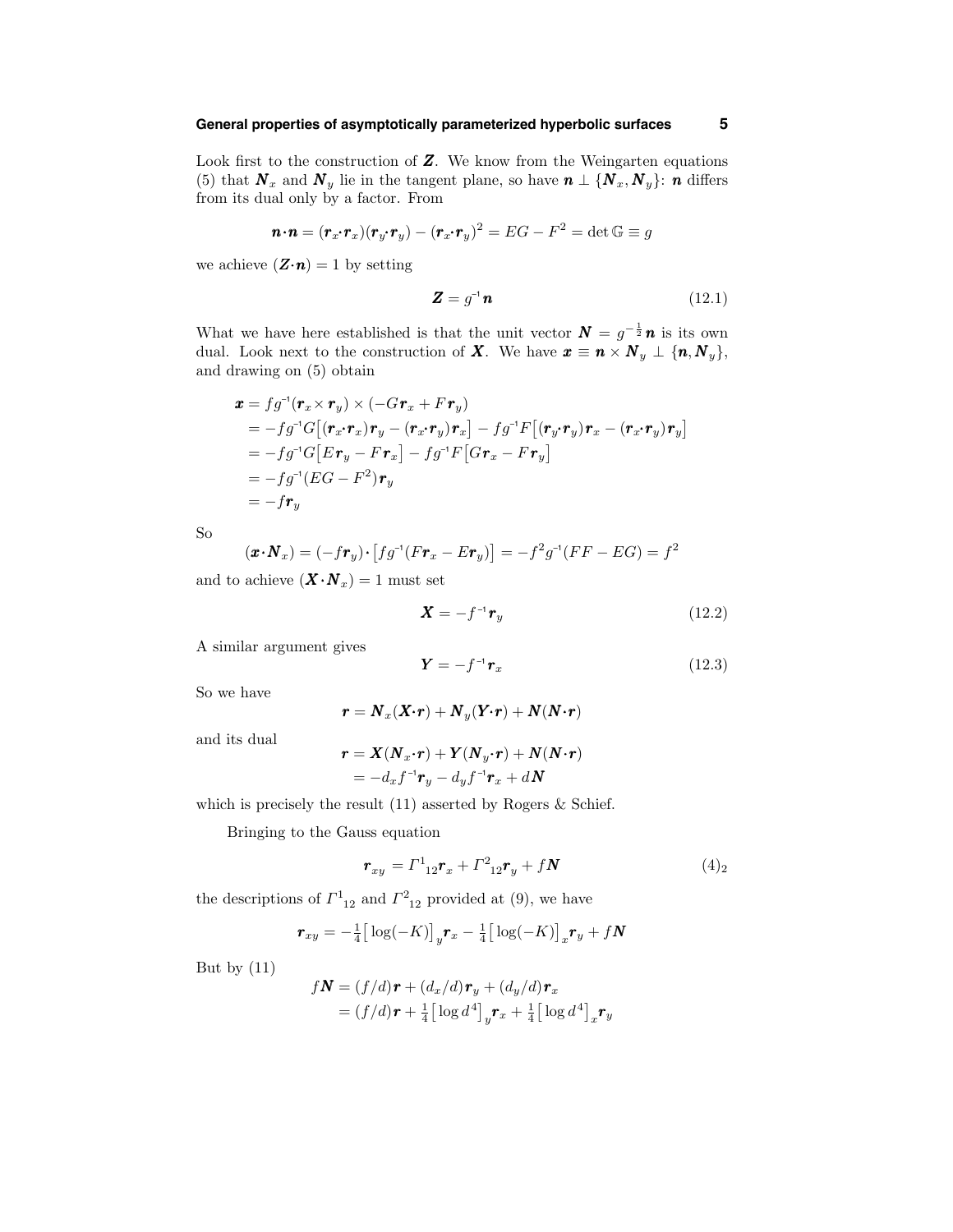so

$$
\boldsymbol{r}_{xy} - (f/d)\boldsymbol{r} = -\frac{1}{4} \big[ \log(-K/d^4) \big]_y \boldsymbol{r}_x - \frac{1}{4} \big[ \log(-K/d^4) \big]_x \boldsymbol{r}_y \tag{13}
$$

This result pertains to every asymptotically parameterized hyperbolic surface.

**Tzitzeica's fundamental assumption, and some consequences.** Tzitzeica surfaces arise from setting

$$
\boldsymbol{r}_{xy} - (f/d)\boldsymbol{r} = 0 \tag{14.1}
$$

which by (13) entails

$$
-K/d^4 = \text{constant} = c^2 > 0\tag{14.2}
$$

Let (14.1) be abbreviated

$$
\boldsymbol{r}_{xy} = h\boldsymbol{r} \quad \text{with} \quad h = f/d \tag{15}
$$

It remains to expoit the information supplied by the remaining Gauss equations  $(4)_{1,3}$ , which by  $(12)$  can be written

$$
\boldsymbol{r}_{xx} = -f\boldsymbol{\varGamma}_{11}^{1}\boldsymbol{Y} - f\boldsymbol{\varGamma}_{11}^{2}\boldsymbol{X}
$$

$$
\boldsymbol{r}_{yy} = -f\boldsymbol{\varGamma}_{22}^{1}\boldsymbol{Y} - f\boldsymbol{\varGamma}_{22}^{2}\boldsymbol{X}
$$

and by the biorthogonality of  $\{X, Y\}$  and  $\{N_x, N_y\}$  give

$$
\left.\begin{array}{ll}\n\Gamma^1{}_{11} = -f^{-1}\mathbf{r}_{xx} \cdot \mathbf{N}_y & \Gamma^2{}_{11} = -f^{-1}\mathbf{r}_{xx} \cdot \mathbf{N}_x \\
\Gamma^1{}_{22} = -f^{-1}\mathbf{r}_{yy} \cdot \mathbf{N}_y & \Gamma^2{}_{22} = -f^{-1}\mathbf{r}_{yy} \cdot \mathbf{N}_x\n\end{array}\right\}\n\tag{16}
$$

from which we must press the juice. Differentiation of  $r_{xx} \cdot N = e = 0$  gives  $\pmb{r}_{xx}\!\cdot\!\pmb{N}_y+\pmb{r}_{xxy}\!\cdot\!\pmb{N}=\pmb{r}_{xx}\!\cdot\!\pmb{N}_y+(h\pmb{r})_x\!\cdot\!\pmb{N}=0$  whence

$$
\Gamma^{1}_{11} = f^{-1}(h\mathbf{r})x \cdot \mathbf{N}
$$
  
\n
$$
= f^{-1}(h_x d + h\mathbf{r}_x \cdot \mathbf{N}) \quad : \quad f^{-1} = 1/hd, \quad \mathbf{r}_x \perp \mathbf{N}
$$
  
\n
$$
= h_x/h
$$
  
\n
$$
= (\log h)_x
$$
\n(17.1)

Arguing similarly from  $r_{yy} \cdot N = g = 0$  we have

$$
I^{2}_{22} = h_y/h
$$
  
=  $(\log h)_y$  (17.2)

Rogers & Schief assert also (without proof) that

$$
\Gamma^2_{11} = \frac{a(x)}{h} \qquad \qquad \Gamma^1_{22} = \frac{b(y)}{h} \tag{17.3}
$$

which entail  $(h\Gamma^2_{11})_y = (h\Gamma^1_{22})_x$  and by (16) become

$$
\left(\frac{\boldsymbol{r}_{yy} \cdot \boldsymbol{N}_{y}}{d}\right)_{y} = 0 \qquad \left(\frac{\boldsymbol{r}_{xx} \cdot \boldsymbol{N}_{x}}{d}\right)_{x} = 0 \qquad (17\star)
$$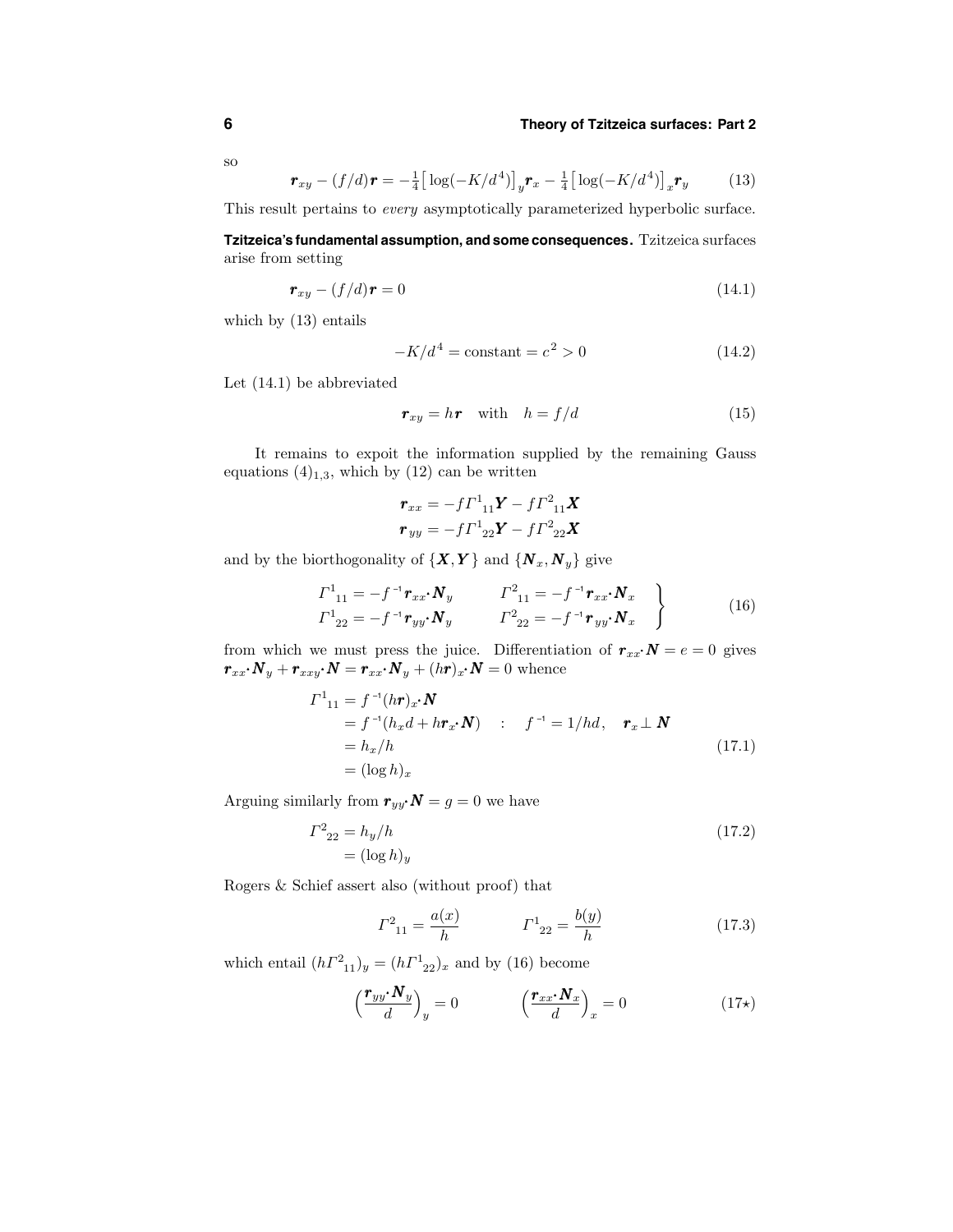### **Tzitzeica's fundamental assumption, and some consequences 7**

But these are equations that I have been thus far unable to verify, unable to recover from the available material.<sup>11</sup> I proceed on the essential assumption that equations  $(17.3)$  are correct...to see where it takes me and in the hope that the light may someday dawn.

Returning with the fundamental assumption  $(15)$  and equations  $(17)$  which descend from (15) and the Weingarten equations—to the (4), we find that the Gauss equations for asymptotically parameterized Tzitzeica surfaces can be written

$$
\boldsymbol{r}_{xx} = (h_x/h)\boldsymbol{r}_x + (a(x)/h)\boldsymbol{r}_y \tag{18.1}
$$

$$
r_{xy} = h\mathbf{r} \tag{18.2}
$$

$$
\boldsymbol{r}_{yy} = (h_y/h)\boldsymbol{r}_y + (b(y)/h)\boldsymbol{r}_x \tag{18.3}
$$

The first pair of equations supplies

$$
\begin{aligned}\n\mathbf{r}_{xxy} &= (h_x/h)_y \mathbf{r}_x + (h_x/h)h\mathbf{r} + (a/h)_y \mathbf{r}_y + (a/h) \mathbf{r}_{yy} \\
&= (h_x/h)_y \mathbf{r}_x + (h_x/h)h\mathbf{r} + (a/h)_y \mathbf{r}_y + (a/h)[(h_y/h)\mathbf{r}_y + (b/h)\mathbf{r}_x] \\
&= [(h_x/h)_y + ab/h^2] \mathbf{r}_x + h_x \mathbf{r} + a[(1/h)_y + h_y/h^2] \mathbf{r}_y \\
\mathbf{r}_{xyx} &= h_x \mathbf{r} + h\mathbf{r}_x\n\end{aligned}
$$

which are consistent if and only if

$$
[(h_x/h)_y + ab/h^2] = h \tag{19.11}
$$

$$
[(1/h)_y + h_y/h^2] = 0
$$
\n(19.21)

A similar argument shows the second pair of equations to be consistent if and only if

$$
[(h_y/h)_x + ab/h^2] = h \tag{19.12}
$$

$$
[(1/h)_x + h_x/h^2] = 0
$$
\n(19.22)

Equations (19.2) are valid as elementary identities, so impose no constraint upon  $h$ . Equations (19.1) are seen by

$$
(h_x/h)_y = \frac{hh_{xy} - h_xh_y}{h^2}
$$

$$
(h_y/h)_x = \frac{hh_{yx} - h_yh_x}{h^2}
$$
 
$$
\left(\log h\right)_{xy}
$$

 $^\mathrm{11}$  Which I take to be

$$
\boldsymbol{r}_x \boldsymbol{\cdot} \boldsymbol{N} = \boldsymbol{r}_y \boldsymbol{\cdot} \boldsymbol{N} = 0 \quad : \quad \text{normality of } \boldsymbol{N}
$$

$$
e = \boldsymbol{r}_{xx} \cdot \boldsymbol{N} = 0, \ g = \boldsymbol{r}_{yy} \cdot \boldsymbol{N} = 0 \quad : \quad \text{structure of } \mathbb{H}
$$
\n
$$
\begin{aligned}\n\boldsymbol{r}_x \cdot \boldsymbol{N}_x &= \boldsymbol{r}_y \cdot \boldsymbol{N}_y = 0 \\
\boldsymbol{r}_x \cdot \boldsymbol{N}_y &= \boldsymbol{r}_y \cdot \boldsymbol{N}_x = -f\n\end{aligned}\n\bigg\} \quad : \quad \text{biorthogonality}
$$

together with the assumed relation (15).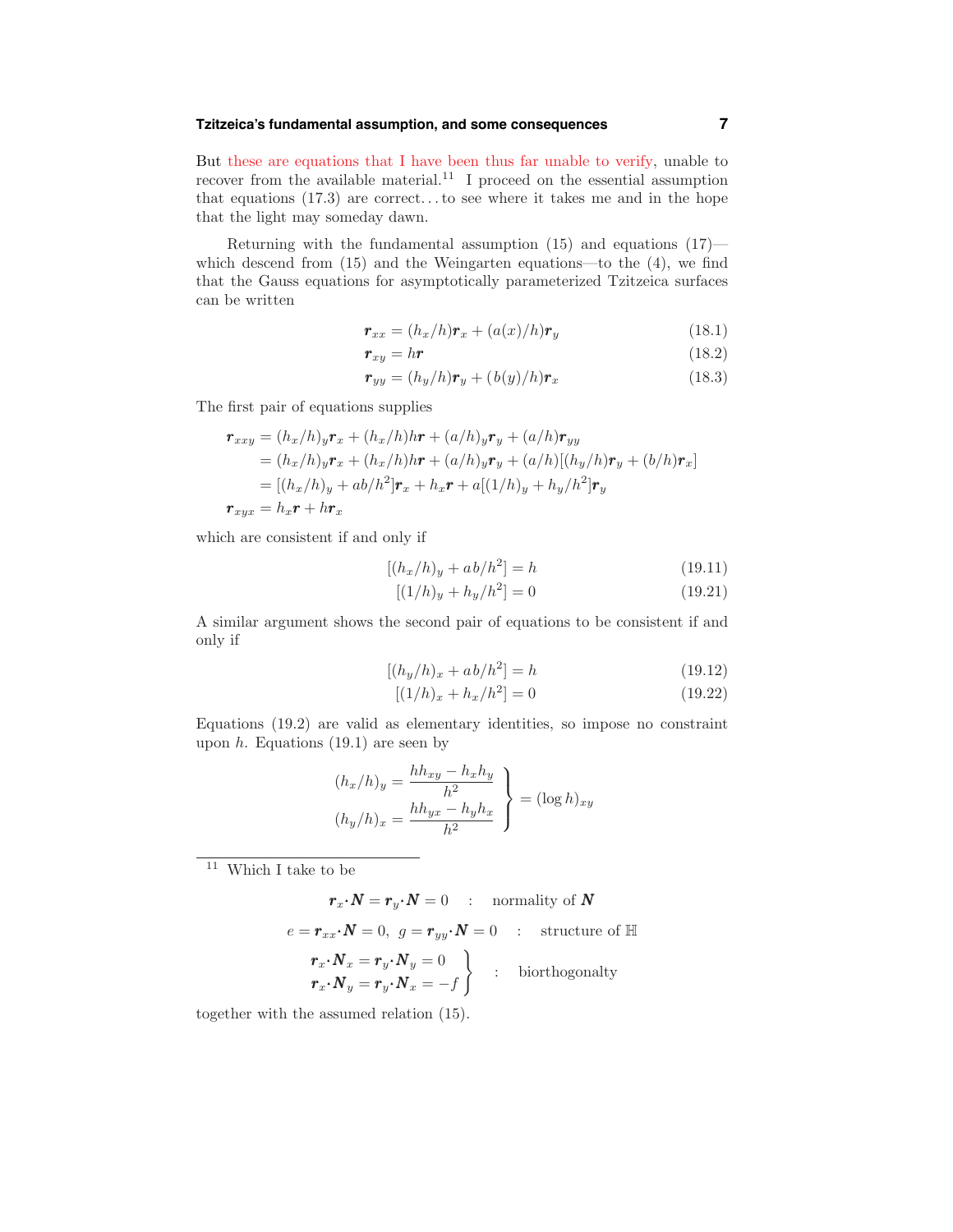to be identical, and lead to the conclusion that the Gauss equations (18) are integrable if and only if  $h(x, y)$  is a solution of the non-linear partial differential equation

$$
(\log h)_{xy} = h - a(x)b(y)/h^2 \tag{20}
$$

**Optimally regauged asymptotic parameters.** Given the  $\{x, y\}$ -parameterized description  $r(x, y)$  of a surface  $\Sigma$ , the equations

$$
x = \text{constant}, y = \text{constant}
$$

inscribe curves  $\mathcal{C}_x$  and  $\mathcal{C}_y$  on  $\Sigma$ . When the parameters are rescaled

$$
x = x(u), \quad y = y(v)
$$

the members of the populations  $\{\mathcal{C}_x\}$ ,  $\{\mathcal{C}_y\}$  acquire new names  $\{\mathcal{C}_u\}$ ,  $\{\mathcal{C}_v\}$ but the populations themselves remain unchanged. All of which pertains to arbitrary parameterizations, and to asymptotic parameterizations in particular. It has been established elsewhere<sup>12</sup> that

$$
\begin{aligned} \mathbb{G}(u,v) &= \mathbb{J}^\mathsf{T} \mathbb{G}(x,y) \mathbb{J} \Big|_{x \to x(u), y \to y(v)} \\ \mathbb{H}(u,v) &= \mathbb{J}^\mathsf{T} \mathbb{H}(x,y) \mathbb{J} \Big|_{x \to x(u), y \to y(v)} \\ \mathbb{J} &= \begin{pmatrix} x_u & x_v \\ y_u & y_v \end{pmatrix} = \begin{pmatrix} x_u & 0 \\ 0 & y_v \end{pmatrix} \end{aligned}
$$

In the asymptotic case we therefore have

$$
\left(\begin{array}{cc}0&\bar f(u,v)\\ \bar f(u,v)&0\end{array}\right)=\left(\begin{array}{cc}0&f(x,y)x_uy_v\\ f(x,y)x_uy_v&0\end{array}\right)_{x\to x(u),y\to y(v)}
$$

The parameter  $d = \mathbf{r} \cdot \mathbf{N}$  is intrinsic (parameterization-independent);  $h \equiv f/d$ therefore transforms like  $f$ :

$$
\bar{h}(u,v) = h(x,y)x_u y_v\Big|_{x \to x(u), y \to y(v)}
$$

Thus prepared, we look to the response of the Gauss equations (18) to such rescaling. Immediately

$$
\bm{r}_{uv}=\bm{r}_{xy}x_{u}y_{v}=hx_{u}y_{v}\bm{r}=\bar{h}\bm{r}
$$

A more elaborate argument gives

$$
\begin{aligned} \mathbf{r}_{uu} &= \mathbf{r}_{xx} x_u x_u \\ &= \{ (h_x/h)\mathbf{r}_x + (a(x)/h)\mathbf{r}_y \} x_u x_u \\ &= \frac{(\bar{h} u_x v_y)_u u_x}{\bar{h} u_x v_y} (\mathbf{r}_u u_x) x_u x_u + \frac{a(x)}{\bar{h} u_x v_y} (\mathbf{r}_v v_y) x_u x_u \end{aligned}
$$

<sup>&</sup>lt;sup>12</sup> "Parameter transformations *vs.* basis transformations," (June, 2016).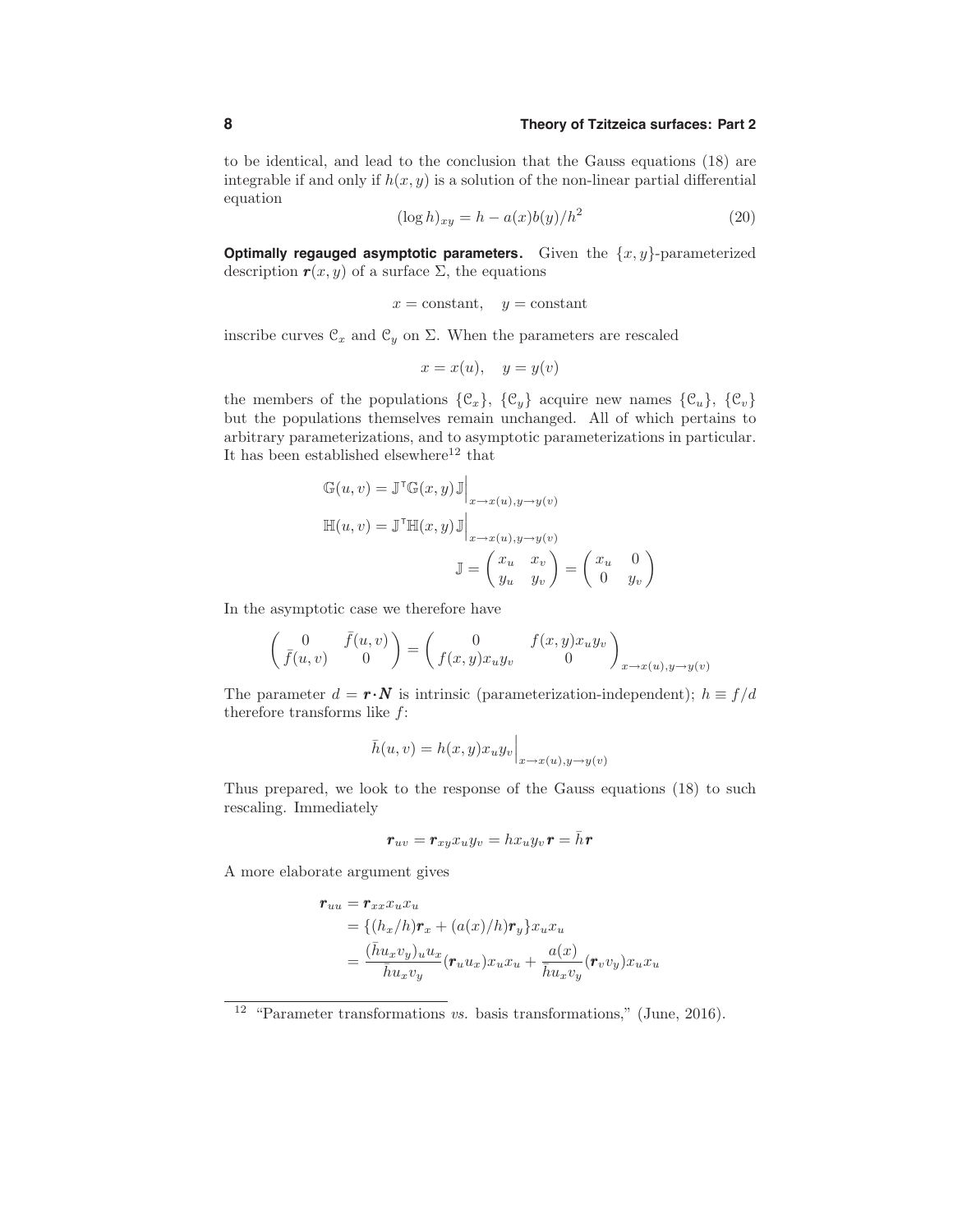But

$$
\frac{(\bar{h}u_xv_y)_uu_x}{\bar{h}u_xv_y}(\mathbf{r}_uu_x)x_ux_u = (\bar{h}_u/\bar{h})\mathbf{r}_u + \frac{(u_xv_y)_u}{u_xv_y}\mathbf{r}_u
$$

$$
= (\bar{h}_u/\bar{h})\mathbf{r}_u \quad \text{by} \quad (u_xv_y)_u = v_y(u_u)_x = 0
$$

and

$$
\frac{a(x)}{\bar{h}u_xv_y}(\boldsymbol{r}_v v_y)x_ux_u = (\bar{a}(u)/\bar{h})\boldsymbol{r}_v
$$

$$
\bar{a}(u) \equiv a(x(u)) \cdot x_u(u)^3
$$

So we have the rescaled equations

$$
\begin{aligned} \boldsymbol{r}_{uu} &= (\bar{h}_x/\bar{h})\boldsymbol{r}_u + (\bar{a}(u)/\bar{h})\boldsymbol{r}_v \\ \boldsymbol{r}_{uv} &= \bar{h}\boldsymbol{r} \\ \boldsymbol{r}_{vv} &= (\bar{h}_y/\bar{h})\boldsymbol{r}_v + (\bar{b}(v)/\bar{h})\boldsymbol{r}_u \end{aligned}
$$

and are free to adopt a scaling  $x \to u(x), y \to v(y)$  such that

$$
\bar{a}(u) = \lambda, \quad \bar{b}(v) = \lambda^{-1} \quad : \quad \lambda \text{ any non-zero constant}
$$

This done, the asymptotically parameterized Gauss equations (18) assume the "canonical" form<sup>13</sup>

$$
\begin{aligned}\n\mathbf{r}_{xx} &= (h_x/h)\mathbf{r}_x + (\lambda/h)\mathbf{r}_y \\
\mathbf{r}_{xy} &= h\mathbf{r} \\
\mathbf{r}_{yy} &= (h_y/h)\mathbf{r}_y + (\lambda^{-1}/h)\mathbf{r}_x\n\end{aligned}\n\tag{20}
$$

The associated integrability condition reads (for all  $\lambda$ )

$$
(\log h)_{xy} = h - \frac{1}{h^2} \tag{21}
$$

This nonlinear partial differential equation plays within the theory of Tzitzeica surfaces precisely the role played by the nonlinear sine-Gordon equation within the theory of pseudospheric surfaces.

**The dual of a Tzitzeica surface.** Let

$$
\mathbf{s} = -\frac{\mathbf{r}_x \times \mathbf{r}_y}{h}, \text{ which is parallel to } \mathbf{N} \tag{22}
$$

<sup>&</sup>lt;sup>13</sup> Here I reinstate  $\{x, y\}$  as the names of the asymptotic parameters. Rogers & Schief remark that equations (20) provide an instance of a "Lax triad."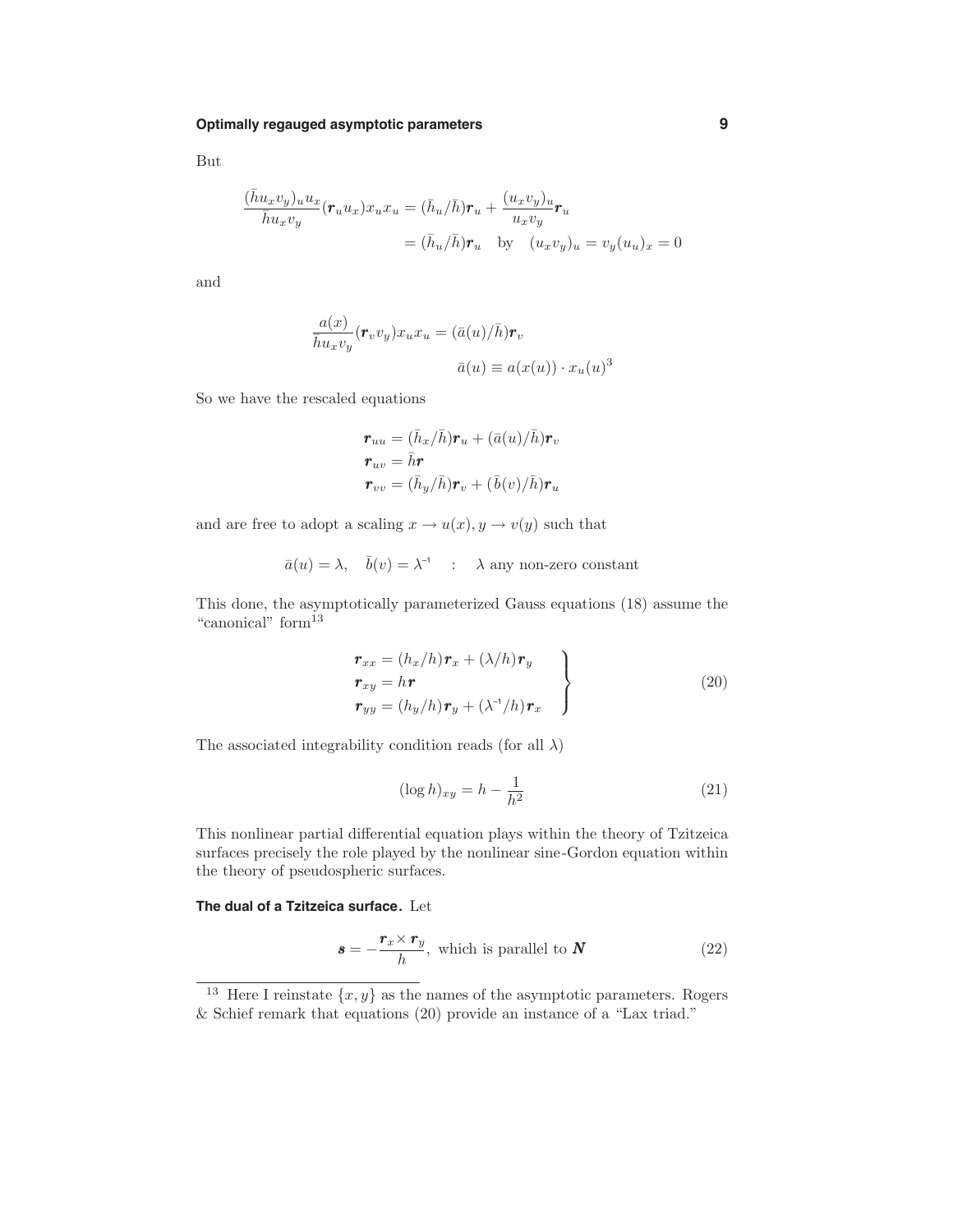Rogers & Schief assert that if  $r(x, y)$  satisfies the triad (20) then  $s(x, y)$  satisfies the "dual" or "adjoint" triad that results from reversing the sign of  $\lambda$ . We look to the demonstration. We by (22) have

$$
\mathbf{s}_{x} = \frac{-h(\mathbf{r}_{x} \times \mathbf{r}_{y})_{x} + h_{x}(\mathbf{r}_{x} \times \mathbf{r}_{y})}{h^{2}}
$$
\n
$$
= \frac{-h[h_{x}h^{-1}\mathbf{r}_{x} + \lambda h^{-1}\mathbf{r}_{y}] \times \mathbf{r}_{y} - h\mathbf{r}_{x} \times [h\mathbf{r}] + h_{x}(\mathbf{r}_{x} \times \mathbf{r}_{y})}{h^{2}}
$$
\n
$$
= \frac{hh_{x}\mathbf{s} - \lambda \mathbf{0} - h^{2}\mathbf{r}_{x} \times \mathbf{r} + h_{x}[-h\mathbf{s}]}{h^{2}}
$$
\n
$$
= -\mathbf{r}_{x} \times \mathbf{r}
$$
\n(23.1)

and by a similar argument

$$
\mathbf{s}_y = -\mathbf{r} \times \mathbf{r}_y \tag{23.2}
$$

Therefore

$$
\mathbf{s}_{xx} = -\mathbf{r}_{xx} \times \mathbf{r} - \mathbf{r}_x \times \mathbf{r}_x
$$
  
= -[h\_x h^{-1} \mathbf{r}\_x + \lambda h^{-1} \mathbf{r}\_y] \times \mathbf{r} - \mathbf{0}  
= h\_x h^{-1} \mathbf{s}\_x - \lambda h^{-1} \mathbf{s}\_y(24.1)

$$
\begin{aligned} \mathbf{s}_{xy} &= -\mathbf{r}_{xy} \times \mathbf{r} - \mathbf{r}_x \times \mathbf{r}_y \\ &= -h\mathbf{r} \times \mathbf{r} + h\mathbf{s} \\ &= h\mathbf{s} \end{aligned} \tag{24.2}
$$

$$
\mathbf{s}_{yy} = -\mathbf{r}_y \times \mathbf{r}_y - \mathbf{r} \times \mathbf{r}_{yy} \n= -\mathbf{0} - \mathbf{r} \times [h_y h^{-1} \mathbf{r}_y + \lambda^{-1} h^{-1} \mathbf{r}_x] \n= h_y h^{-1} \mathbf{s}_y - \lambda^{-1} h^{-1} \mathbf{s}_x
$$
\n(24.3)

The argument is elementary, but provides no insight into why it is "obvious/ inevitable" that the substitutions

$$
\begin{aligned}\n\boldsymbol{r} &\rightarrow \boldsymbol{s} &= (\boldsymbol{r}_y \times \boldsymbol{r}_x)/h \\
\boldsymbol{r}_x &\rightarrow \boldsymbol{s}_x = \boldsymbol{r} \times \boldsymbol{r}_x \\
\boldsymbol{r}_y &\rightarrow \boldsymbol{s}_y = \boldsymbol{r}_y \times \boldsymbol{r}\n\end{aligned}
$$

send the description  $\mathbf{r}(x, y)$  of one Tzitzeica surface  $\Sigma$  over into the description  $s(x, y)$  of another,  $\Sigma^{\text{dual}}$ . Rogers & Schief remark that equations (23) are called "Lelieuvre formulae,"<sup>14</sup> and were noted already by Jonas. We observe finally that

$$
(\mathbf{r} \cdot \mathbf{s})_x = \mathbf{r}_x \cdot \mathbf{s} + \mathbf{r} \cdot \mathbf{s}_x
$$
  
=  $-h^{-1} \mathbf{r}_x \cdot (\mathbf{r}_x \times \mathbf{r}_y) + \mathbf{r} \cdot (\mathbf{r} \times \mathbf{r}_x)$   
= 0  
 $(\mathbf{r} \cdot \mathbf{s})_y = 0$ 

<sup>&</sup>lt;sup>14</sup> See L. P. Eisenhart, *Differential Geometry of Curves & Surfaces* (1909), §79, pages 193–195; §172, pages 417–420.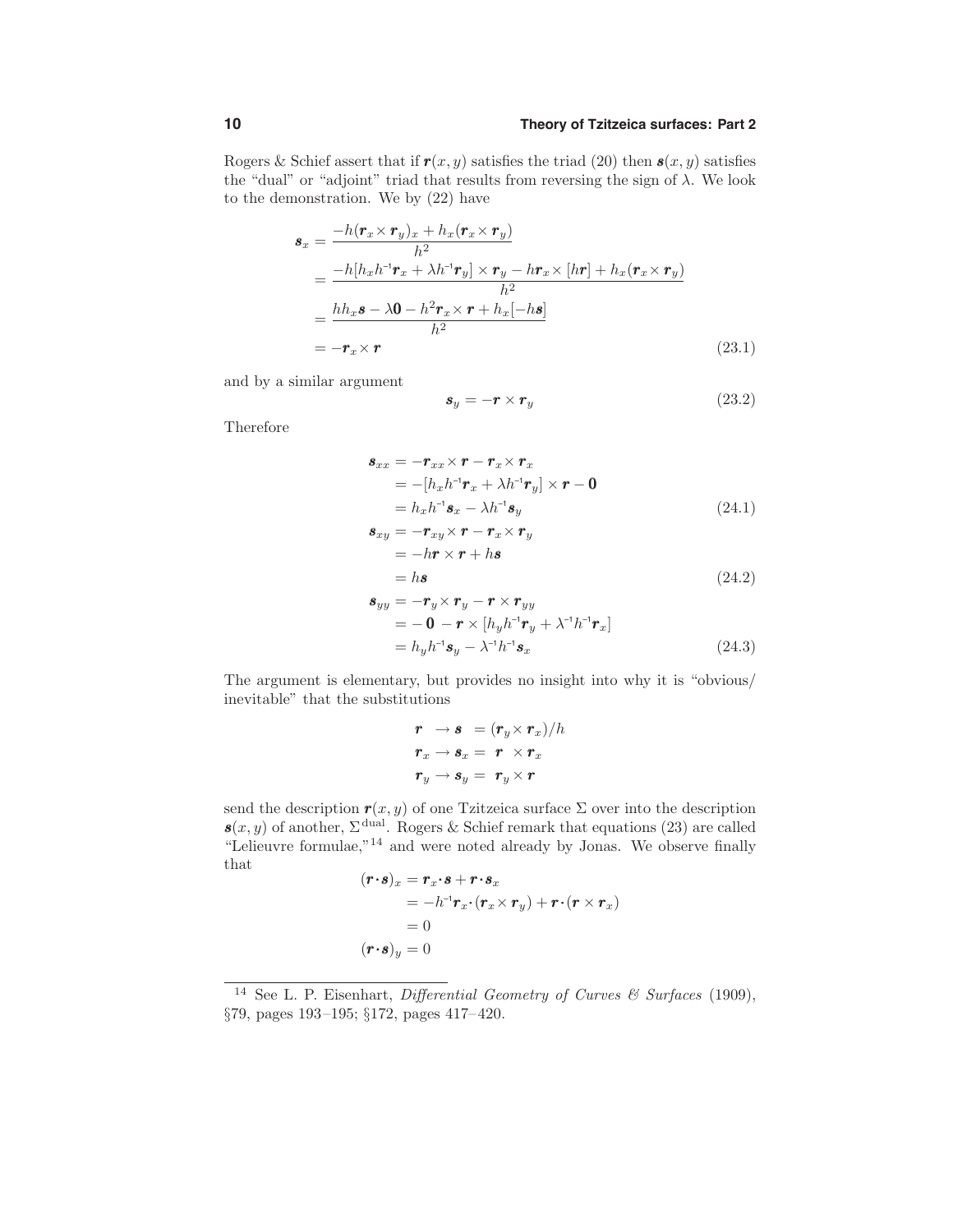#### **The dual of a Tzitzeica surface 11**

by a familiar property of the triple scalar product:

$$
\mathbf{a} \cdot (\mathbf{b} \times \mathbf{c}) = \begin{vmatrix} a_1 & b_1 & c_1 \\ a_2 & b_2 & c_2 \\ a_3 & b_3 & c_3 \end{vmatrix} = 0 \text{ unless } \{\mathbf{a}, \mathbf{b}, \mathbf{c}\} \text{ are linearly independent}
$$

So we have

$$
r \cdot s = \text{constant} \tag{25}
$$

**Example: the unit hexenhut.** It is one thing to establish the integrability of the Gauss equations (20) and quite another—given that  $h(x, y)$  is a solution of (21)—actually to integrate them: that is an assignment that we are not yet in position to undertake. We do, however, have in hand one certified Tzitzeica surface: Jonas' hexenhut, which I have seen referred to (on grounds that I have yet to establish, but of which the plausibility will soon emerge) as the "simplest" Tzitzeica surface. My object here will be to indicate what the general results developed above have to say in this particular case.

Sebbar's cubic surface  $x^3 + y^3 + z^3 - 3xyz = 1$  is seen when plotted to be coaxial with the vector  $(1, 1, 1)$ . The rotation that brings that vector to the vector  $(0, 0, \sqrt{3})$  brings Sebbar's cubic to the form<sup>15</sup>

$$
z(x^2 + y^2) = \alpha^2
$$
 :  $\alpha^2 = \frac{2}{3\sqrt{3}}$ 

which clearly describes a surface of revolution, of which

$$
\boldsymbol{r}(u,v) = \begin{pmatrix} r(u)\cos v \\ r(u)\sin v \\ u \end{pmatrix} : r(u) = \alpha/\sqrt{u}
$$

provides a natural parameterization. The differential geometry latent in  $r(u, v)$ , particularly as it relates to the Tzitzeica property of that surface, has been discussed in several previous essays.<sup>16</sup> Here I look to the "unit hexenhut," that results from setting  $\alpha = 1$ :

$$
\mathbf{r}(u,v) = \begin{pmatrix} u^{-\frac{1}{2}}\cos v \\ u^{-\frac{1}{2}}\sin v \\ u \end{pmatrix}
$$
 (26)

For the most part, the theory of Tzitzeica surfaces presumes asymptotic parameterization, but the *intrinsic* properties of surfaces  $\Sigma$  (such, for example, as the numerical values assumed by  $\{K, d\}$  at a specified point P, as opposed to the functions that describe them) must be parameterization-independent. We are free, therefore, to use the  $\{u, v\}$ -parameterization (26) to demonstrate

<sup>&</sup>lt;sup>15</sup> See "Differential geometry of some surfaces in 3-space," (December 2015), page 21.

 $16$  See, for example, pages  $2-4$  in "Geodesics on the hexenhut," (January, 2016).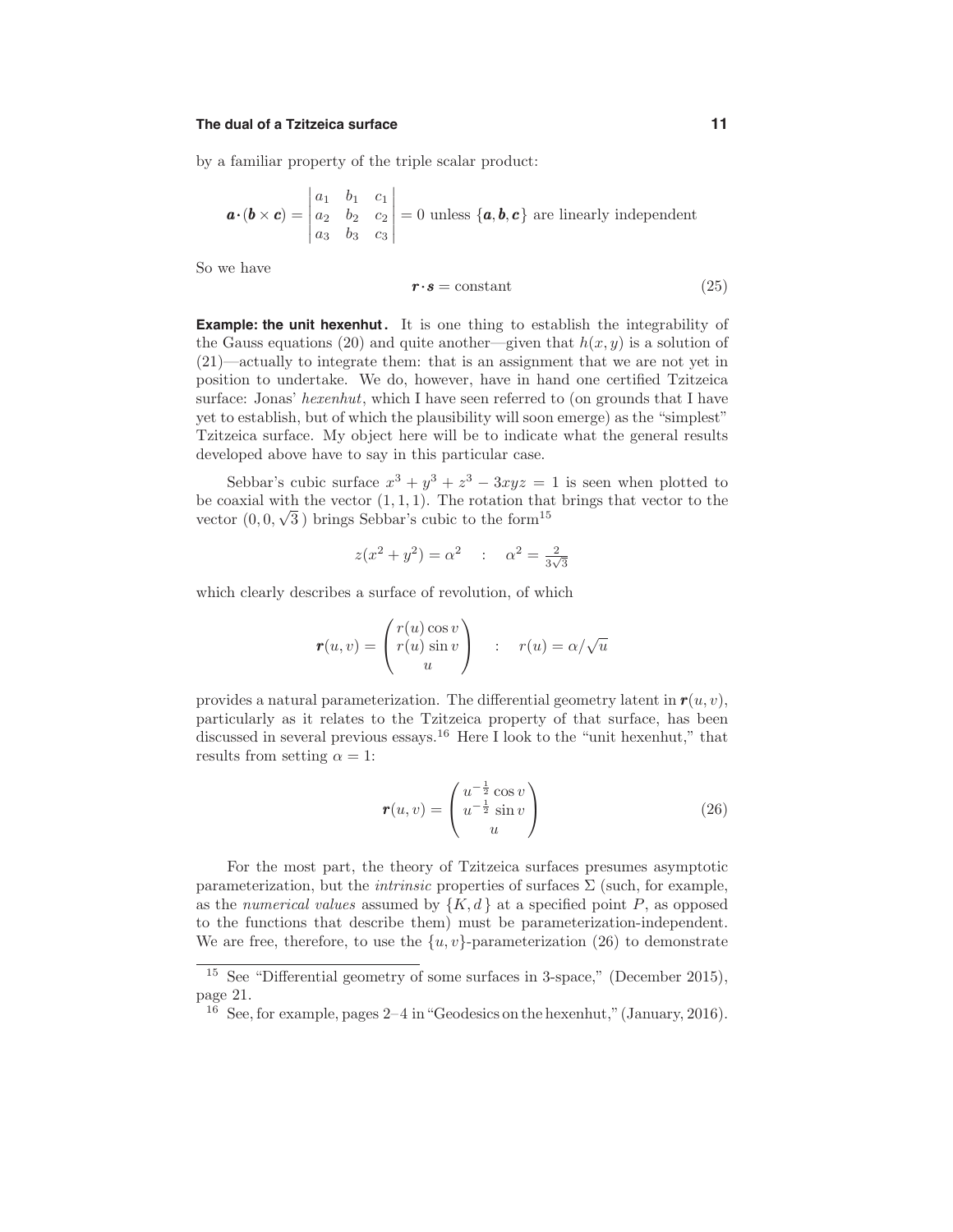that the unit hexenhut  $\Sigma$  possesses the intrinsic property (14.2), the defining feature of Tzitzeica surfaces:

 $-K/d^4$  = constant, the same for all points P on  $\Sigma$ 

Quick (Mathematica-assisted) calculation supplies

$$
g_{11}(u, v) = E = 1 + \frac{1}{4u^3}
$$
  
\n
$$
g_{12}(u, v) = g_{21}(u, v) = F = 0
$$
  
\n
$$
g_{21}(u, v) = G = \frac{1}{u}
$$
  
\n
$$
\mathbf{N}(u, v) = -\frac{1}{\sqrt{1+4u^3}} \begin{pmatrix} 2u^{\frac{2}{3}}\cos v \\ 2u^{\frac{2}{3}}\sin v \\ 1 \end{pmatrix}
$$
  
\n
$$
h_{11}(u, v) = e = -\frac{3}{2u\sqrt{1+4u^3}}
$$
  
\n
$$
h_{12}(u, v) = h_{21}(u, v) = f = 0
$$
  
\n
$$
h_{22}(u, v) = g = +\frac{2u}{\sqrt{1+4u^3}}
$$
  
\n
$$
\det \mathbb{G}(u, v) = \frac{1+4u^3}{4u^4}
$$
  
\n
$$
\det \mathbb{H}(u, v) = -\frac{3}{1+4u^2}
$$
  
\n
$$
K(u, v) = \frac{\det \mathbb{H}(u, v)}{\det \mathbb{G}(u, v)} = -\frac{12u^4}{(1+4u^3)^2}
$$
  
\n
$$
d(u, v) = r(u, v) \cdot \mathbb{N}(u, v) = -\frac{3u}{\sqrt{1+4u^3}}
$$

whence finally

$$
-K/d^4 = \frac{12}{3^4} = \frac{4}{27} \equiv c^2
$$
 : all  $u, v$ 

Curiously,  $c^2 = \frac{4}{27} = \left(\frac{2}{3\sqrt{3}}\right)^2 = \alpha^4$ . That  $\mathbb{G}(u, v)$  and  $\mathbb{H}(u, v)$  are both diagonal can come as no surprise, for it was shown at (14) in Part 1 that  $F = f = 0$ is a property of every naturally parameterized surface of revolution. The point acquires interest from the established fact<sup>17</sup> that for every *asymptotically* parameterized hyperbolic surface —whether or not it be a surface of revolution  $-\mathbb{H}(x, y)$  is antidiagonal.

We look now to the asymptotic parameterization of the unit hexenhut.<sup>18</sup> From

$$
du \cdot \mathbb{H}(u, v) du = e(du)^2 + g(dv)^2 = 0
$$

<sup>17</sup> See "Asymptotic parameterization of the curvature matrix," (June, 2016).

<sup>&</sup>lt;sup>18</sup> See Part 1, pages 6 & 9; "Geodesics on the hexenhut," (January 2016), page 3 and the essay cited there.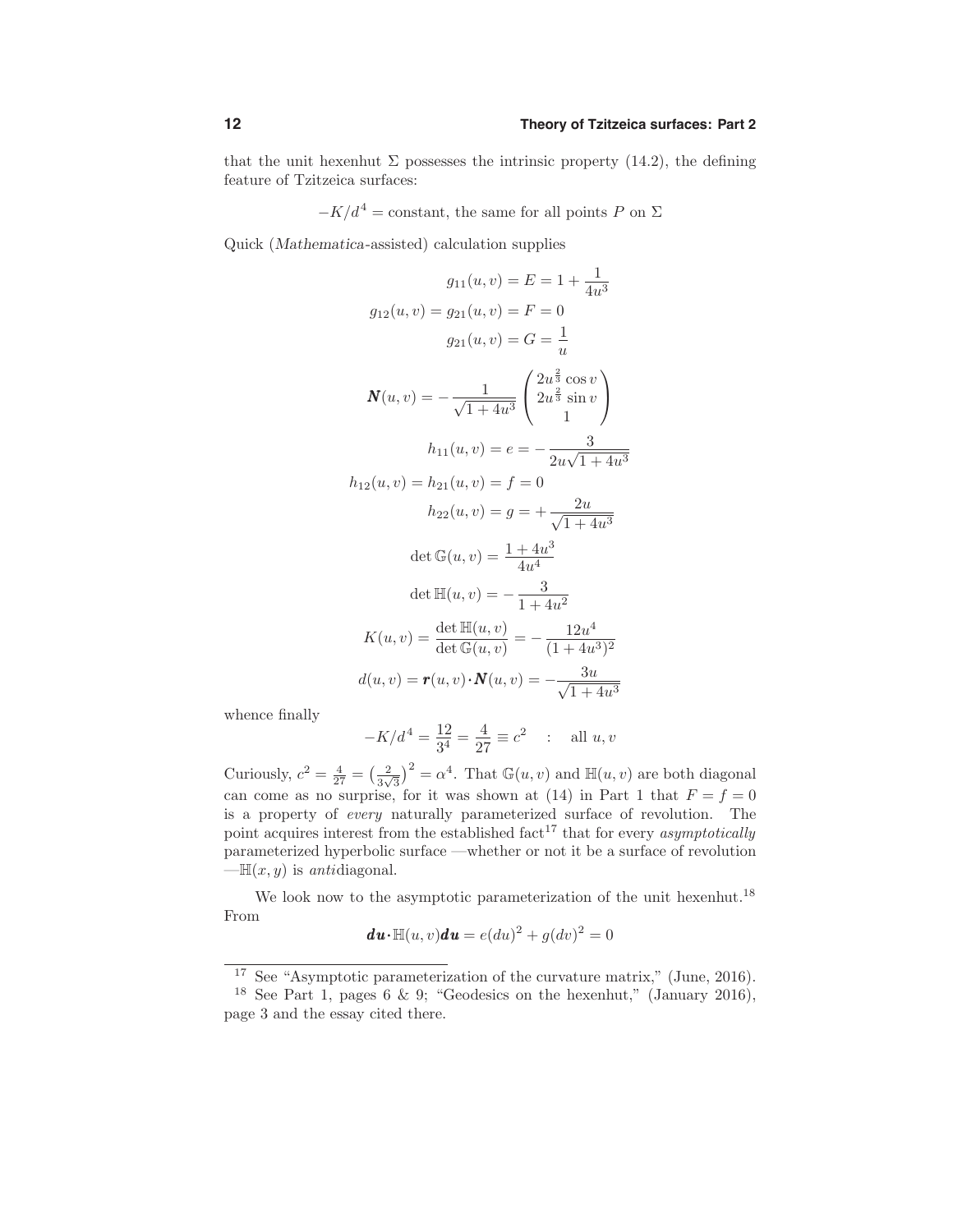# **Example:** the unit hexenhut **13**

we find that the functions  $v(u)$  that describe  $\{u, v\}$ -parameterized asymptotic curves on the unit hexenhut satisfy

$$
\frac{dv}{du} = \pm \sqrt{-e/g} = \pm \beta u^{-1} \quad : \quad \beta = \frac{\sqrt{3}}{2}
$$

which gives

$$
v(u) = \pm \beta \log(u/u_0)
$$

Which is to say: we have

$$
v + \beta \log u = x \tag{27.1}
$$

$$
v - \beta \log u = y \tag{27.2}
$$

where (27.1) describes asymptotic curves on one helicity, (27.2) describes curves of the opposite helicity, and where  $\{x, y\}$  are the "asymptotic coordinates" that serve to give names to such curves; *i.e.*, to distinguish each from all others. Inversely,

$$
u = \exp\left(\frac{x-y}{2\beta}\right)
$$
  

$$
v = \frac{x+y}{2}
$$
 (28)

which when introduced into (26) give this asymptotic parameterization of the unit hexenhut:

$$
\mathbf{r} = \begin{pmatrix} \exp\frac{y-x}{4\beta}\cos\frac{x+y}{2} \\ \exp\frac{y-x}{4\beta}\sin\frac{x+y}{2} \\ \exp\frac{x-y}{2\beta} \end{pmatrix}
$$
(29)

Working from (29), we (with the substantial assistance of Mathematica) find

$$
g_{11} = g_{22} = \frac{(4\beta^2 + 1) \exp{\frac{y - x}{2\beta}} + 4 \exp{\frac{x - y}{\beta}}}{16\beta^2}
$$
  

$$
g_{12} = g_{21} = \frac{(4\beta^2 - 1) \exp{\frac{y - x}{2\beta}} - 4 \exp{\frac{x - y}{\beta}}}{16\beta^2}
$$
(30.1)

so  $\mathbb{G}(x, y)$ —which could alternatively have been obtained from

$$
\mathbb{G}(x, y) = \mathbb{J}^{\mathsf{T}} \mathbb{G}(u, v) \mathbb{J} \Big|_{u \to u(x, y), v \to v(x, y)}
$$
(30.2)  

$$
\mathbb{J} = \begin{pmatrix} u_x & u_y \\ v_x & v_y \end{pmatrix} = \begin{pmatrix} \frac{1}{2\beta} \exp(\frac{x-y}{2\beta}) & -\frac{1}{2\beta} \exp(\frac{x-y}{2\beta}) \\ \frac{1}{2} & \frac{1}{2} \end{pmatrix}
$$

—does not share the diagonal structure of  $\mathbb{G}(u, v)$ . From (30) we get

$$
\det \mathbb{G}(x, y) = (g_{11})^2 - (g_{12})^2
$$
  
= 
$$
\det \mathbb{G}(u, v) \cdot (\det \mathbb{J})^2
$$
  
= 
$$
\frac{4 \exp(\frac{x-y}{2\beta}) + \exp(\frac{y-x}{\beta})}{16\beta^2}
$$
  
= 
$$
\frac{1}{12} [4 \exp(\frac{x-y}{2\beta}) + \exp(\frac{y-x}{\beta})]
$$
(31)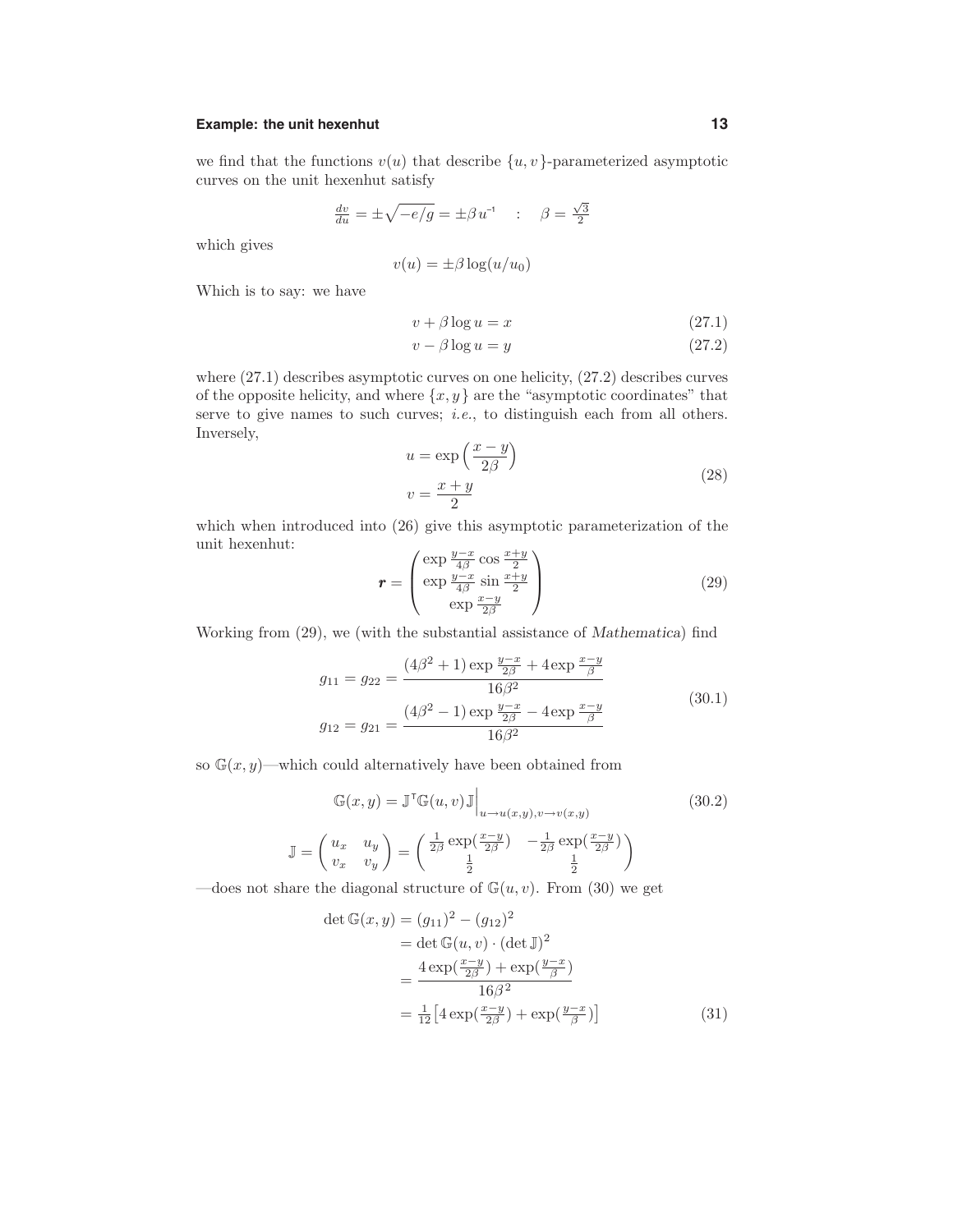Working similarly from

$$
\mathbb{H}(x,y) = \mathbb{J}^{\mathsf{T}} \mathbb{H}(u,v) \mathbb{J} \Big|_{u \to u(x,y), v \to v(x,y)}
$$

we find

$$
h_{11} = h_{22} = \left[ 8\beta^2 \sqrt{\exp(\frac{y-x}{\beta}) + 4 \exp(\frac{x-y}{2\beta})} \right]^{-1} (4\beta^2 - 3)
$$
  
= 0 by  $\beta = \frac{1}{2}\sqrt{3}$  (32)  

$$
h_{12} = h_{21} = \left[ 8\beta^2 \sqrt{\exp(\frac{y-x}{\beta}) + 4 \exp(\frac{x-y}{2\beta})} \right]^{-1} (4\beta^2 + 3)
$$

so  $\mathbb{H}(x, y)$ , which does not share the diagonal structure of  $\mathbb{H}(u, v)$ , has in fact the antidiagonal structure that we know<sup>17</sup> to be characteristic of all asymptotically parameteried hyperbolic surfaces. From (32) we have

$$
\det \mathbb{H}(x, y) = -(h_{12})^2
$$
  
= det  $\mathbb{H}(u, v) \cdot (\det \mathbb{J})^2$ 

and so are led respectively to results

$$
\det \mathbb{H}(x, y) = -\left[4\exp(\frac{x-y}{2\beta}) + \exp(\frac{y-x}{\beta})\right]^{-1} \cdot \left\{\frac{(4\beta^2 + 3)/64\beta^4}{3/4\beta^2}\right\}
$$

that are identical by  $\beta = \frac{1}{2}\sqrt{3}$ , and give simply

$$
\det \mathbb{H}(x, y) = -\left[4\exp\left(\frac{x-y}{2\beta}\right) + \exp\left(\frac{y-x}{\beta}\right)\right]^{-1} \tag{33}
$$

From (31) and (33) we obtain

$$
K(x,y) = \frac{\det \mathbb{H}(x,y)}{\det \mathbb{G}(x,y)} = \frac{12}{\left[4\exp(\frac{x-y}{2\beta}) + \exp(\frac{y-x}{\beta})\right]^2}
$$
(34)

The numerical value of the Gaussian curvature at any point  $P$  on  $\Sigma$  is intrinsic, the same whatever parameters are used to address that point, which is to say: curvature transforms as a scalar, in which connection we are gratified to observe that

$$
= K(u, v)\Big|_{u \to u(x, y), v \to v(x, y)}
$$

A similar remark pertains to Tzitzeica's parameter  $d$ , so we have

 $\mathbf{d}$ 

$$
d(x,y) = d(u,v)\Big|_{u \to u(x,y), v \to v(x,y)}
$$
  
= 
$$
-\frac{3}{\left[4\exp(\frac{x-y}{2\beta}) + \exp(\frac{y-x}{\beta})\right]^{\frac{1}{2}}}
$$
(35)

which gives back

 $-K/d^4 = \frac{12}{3^4} = \frac{4}{27}$  : constant on the unit hexenhut and places us in position to construct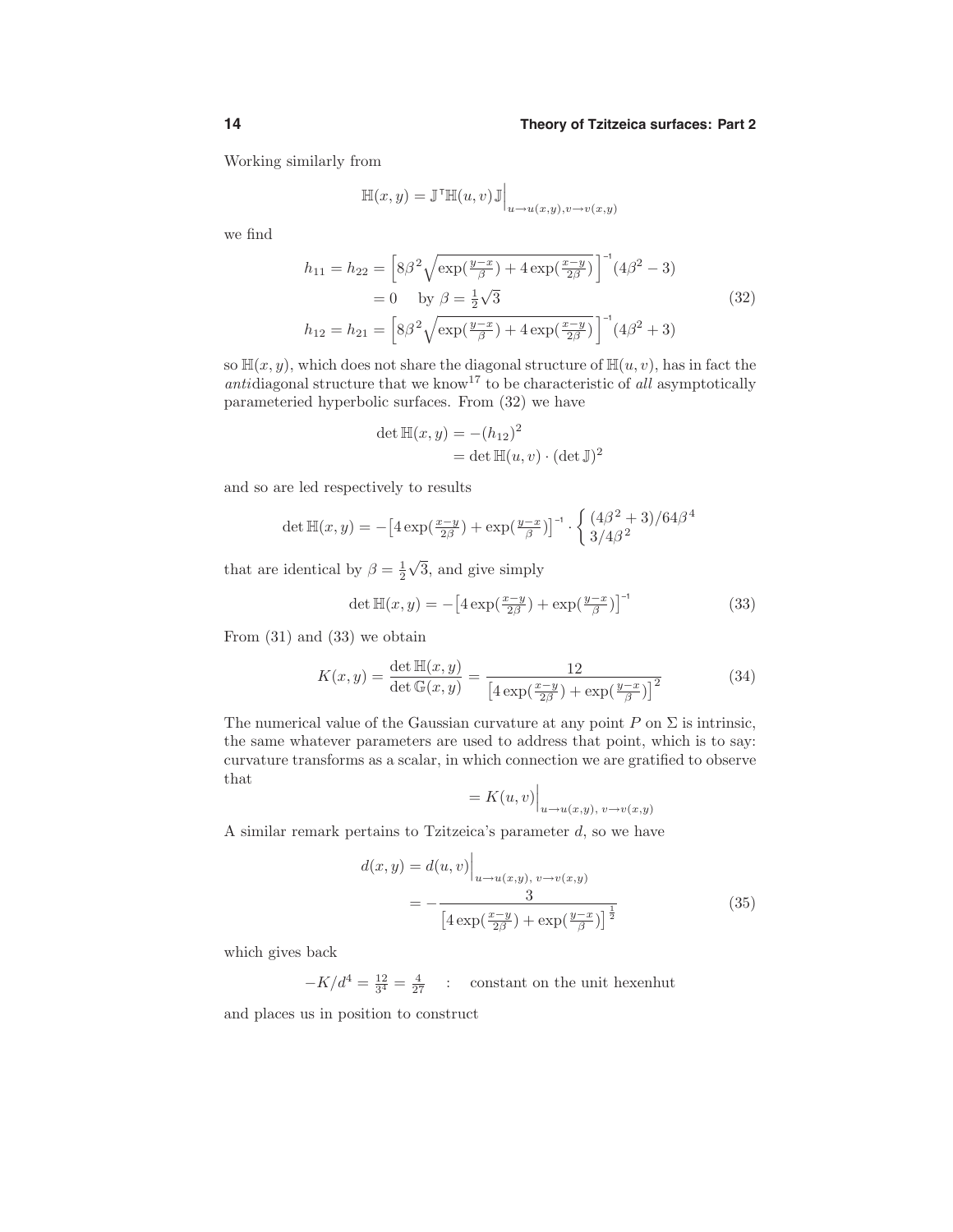# **Example:** the unit hexenhut **15**

$$
h(x,y) = f/d = h_{12}/d = \frac{[4\beta^2 + 3)/8\beta^2]/\sqrt{\text{etc.}}}{-3/\sqrt{\text{etc.}}} = -\frac{1}{3}
$$
(36)

Working from  $(29)$  and  $(36)$ , we verify<sup>19</sup> that

$$
\boldsymbol{r}_{xy} = h\boldsymbol{r} \quad : \quad h = -\frac{1}{3}
$$

which is precisely the characteristic relation (15) stipulated by Tzitzeica. The remaining Gauss equations (18) are brought by (36) to the form

$$
\begin{aligned} \mathbf{r}_{xx} &= -3a(x)\mathbf{r}_y\\ \mathbf{r}_{yy} &= -3b(y)\mathbf{r}_x \end{aligned} \tag{37}
$$

of which the first is found (again use  $\beta = \frac{1}{2}\sqrt{3}$ ) to be satisfied if and only if we set  $a(x) = 1/3\sqrt{3}$ . The integrability condition (20) then reads

$$
0 = h - a(x)b(y)/h^{2} = \left(-\frac{1}{3}\right) - \left(\frac{b(y)}{3\sqrt{3}}\right)/\left(-\frac{1}{3}\right)^{2} = -\frac{1}{3} - \sqrt{3}b(y)
$$

which supplies  $b(y) = -1/3\sqrt{3}$ , whereupon the second of the Gauss equations (37) is found also to be satisfied.

At this point the Gauss equations

$$
\begin{aligned}\n\mathbf{r}_{xx} &= \Gamma_{11}^{1} \mathbf{r}_{x} + \Gamma_{11}^{2} \mathbf{r}_{y} \\
\mathbf{r}_{xy} &= \Gamma_{12}^{1} \mathbf{r}_{x} + \Gamma_{12}^{2} \mathbf{r}_{y} + f \mathbf{N} \\
\mathbf{r}_{yy} &= \Gamma_{22}^{1} \mathbf{r}_{x} + \Gamma_{22}^{2} \mathbf{r}_{y}\n\end{aligned} \tag{4}
$$

of the asymptotically parameterized unit hexenhut have assumed the form

$$
\begin{aligned}\n\mathbf{r}_{xx} &= 0 \, \mathbf{r}_x - \frac{1}{\sqrt{3}} \mathbf{r}_y \\
\mathbf{r}_{xy} &= \Gamma_{12}^1 \mathbf{r}_x + \Gamma_{12}^2 \mathbf{r}_y + f \, \mathbf{N} \\
&= -\frac{1}{3} \mathbf{r} \quad : \quad \text{stipulated at (15) by Tzitzeica} \\
\mathbf{r}_{yy} &= \frac{1}{\sqrt{3}} \mathbf{r}_x + 0 \, \mathbf{r}_y\n\end{aligned}
$$

from which we infer  $\Gamma_{11}^1 = \Gamma_{22}^2 = 0, \Gamma_{22}^1 = -\Gamma_{11}^2 = \frac{1}{\sqrt{3}}$ , as might have been obtained directly from (17) , or alternatively: use (30.1) to write

$$
E = G = \frac{(4\beta^2 + 1) \exp{\frac{y - x}{2\beta}} + 4 \exp{\frac{x - y}{\beta}}}{16\beta^2}
$$

$$
F = \frac{(4\beta^2 - 1) \exp{\frac{y - x}{2\beta}} - 4 \exp{\frac{x - y}{\beta}}}{16\beta^2}
$$

 $^{\overline{19}}$ Use

$$
\frac{1+4\beta^2}{16\beta^2} = \frac{1}{4\beta^2} = \frac{1}{3} \text{ by } \beta = \frac{1}{2}\sqrt{3}
$$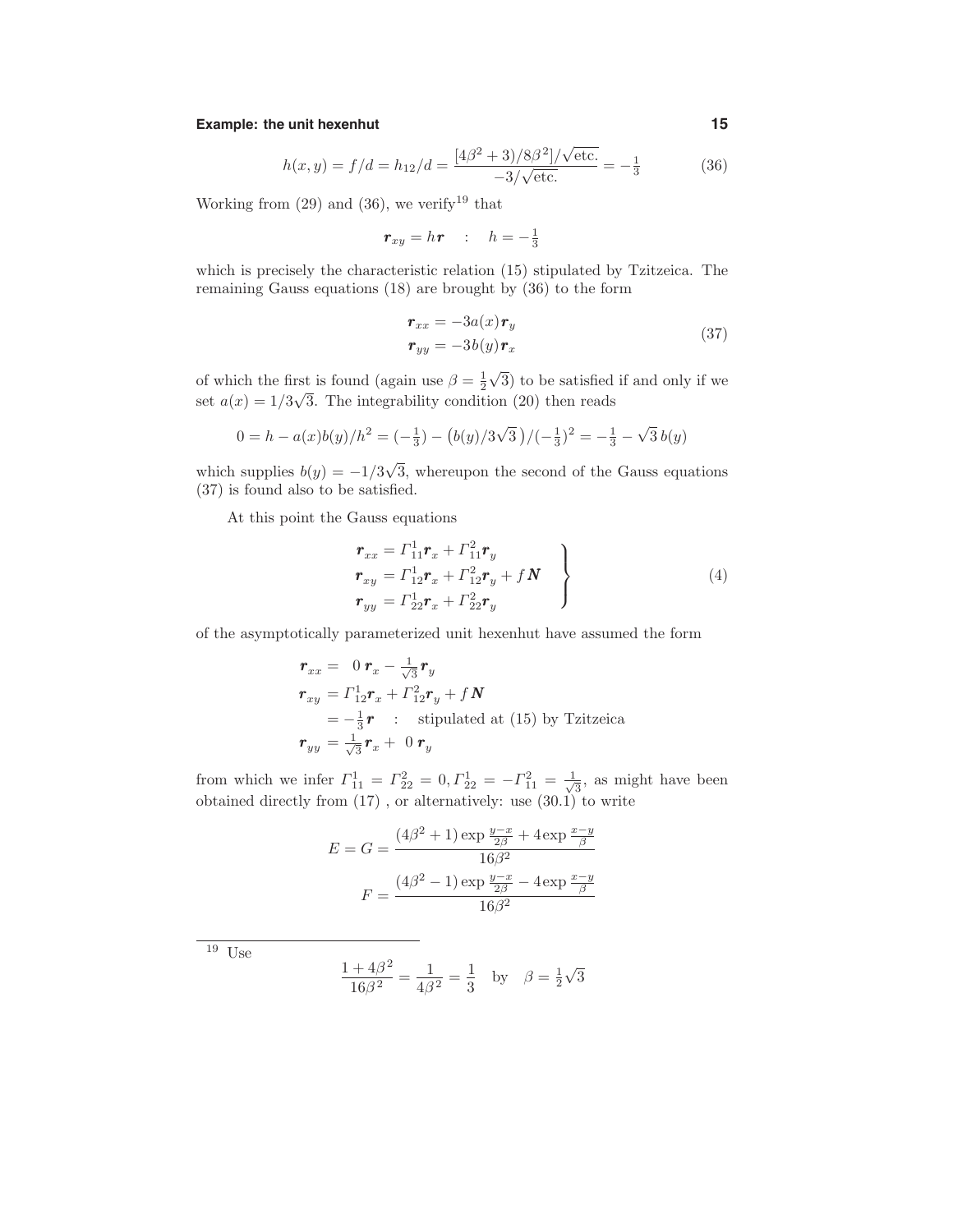and introduce those expressions into  $(7)$ , which by  $E = G$  read

$$
\begin{aligned} \varGamma^1_{11} &= g^{-1} \{ & \frac{1}{2} E E_x - F F_x + \frac{1}{2} F E_y \} \\ \varGamma^2_{11} &= g^{-1} \{ -\frac{1}{2} F E_x + E F_x - \frac{1}{2} E E_y \} \\ \varGamma^1_{22} &= g^{-1} \{ -\frac{1}{2} F E_y + E F_y - \frac{1}{2} E E_x \} \\ \varGamma^2_{22} &= g^{-1} \{ -\frac{1}{2} E E_y - F F_y + \frac{1}{2} F E_x \} \end{aligned}
$$

with  $g = E^2 - F^2$ . Mathematica promptly supplies the results in question.

We look now to the parameter rescaling  $\{x \to u(x), y \to v(y)\}\)$  that brings the hexenhut equations to "canonical form." We established on page 10 that

$$
\begin{aligned}\n\mathbf{r}_{xx} &= (a/h)\mathbf{r}_y \\
\mathbf{r}_{xy} &= h\mathbf{r} \\
\mathbf{r}_{yy} &= (b/h)\mathbf{r}_x\n\end{aligned}\n\quad\n\begin{aligned}\n\mathbf{r}_{uu} &= (ax_u^3/hx_uy_v)\mathbf{r}_v \\
\mathbf{r}_{uv} &= (hx_uy_v)\mathbf{r} \\
\mathbf{r}_{vv} &= (by_v^3/hx_uy_v)\mathbf{r}_u\n\end{aligned}
$$

and want to achieve  $ax_u^3 = \lambda$ ,  $by_v^3 = \lambda^{-1}$ . Since  $\{a, b, \lambda\}$  are in this instance constants the functions  $x(u)$  and  $y(v)$  must be linear. Write

$$
x(u) = ku, \quad y(v) = \ell v
$$

Then  $ak^3 = \lambda, b\ell^3 = \lambda^{-1}$  give

$$
k = (\lambda/a)^{\frac{1}{3}} = (\lambda 3^{\frac{3}{2}})^{\frac{1}{3}} = \sqrt{3}\lambda^{+\frac{1}{3}}
$$

$$
\ell = (1/\lambda b)^{\frac{1}{3}} = (-3^{\frac{3}{2}}/\lambda)^{\frac{1}{3}} = -\sqrt{3}\lambda^{-\frac{1}{3}}
$$

whence  $\bar{h} = hx_uy_v = -\frac{1}{3}k\ell$ . So

$$
\bar{h} = 1
$$
 : simplest possible solution of  $(\log \bar{h})_{uv} = \bar{h} - \bar{h}^{-2}$  (38.1)

and the canonical hexenhut equations read

$$
r_{uu} = \lambda r_v
$$
  
\n
$$
r_{uv} = r
$$
  
\n
$$
r_{vv} = \lambda^{-1} r_u
$$
  
\n(38.2)

—than which nothing could be sweeter! Many of the preceding results—but particularly this one—lend plausibility to the claim that "Jonas' hexenhut is the simplest of all Tzitzeica surfaces. . .though we encountered serious whitewater in the computational stream, and complications (of which Mathematica takes no notice) intrude on introduction of the canonical asymptotic coordinates:

$$
\boldsymbol{r}(x,y)\Big|_{x\to ku,\ y\to \ell v}
$$

Define  $\mathbf{s} = -\mathbf{r}_u \times \mathbf{r}_v$ . A simplified reprise of the arguments that gave (23) and (24) gives

$$
\begin{aligned}\n\mathbf{s}_u &= -\mathbf{r}_u \times \mathbf{r} \\
\mathbf{s}_v &= \mathbf{r}_v \times \mathbf{r}\n\end{aligned} \tag{39.1}
$$